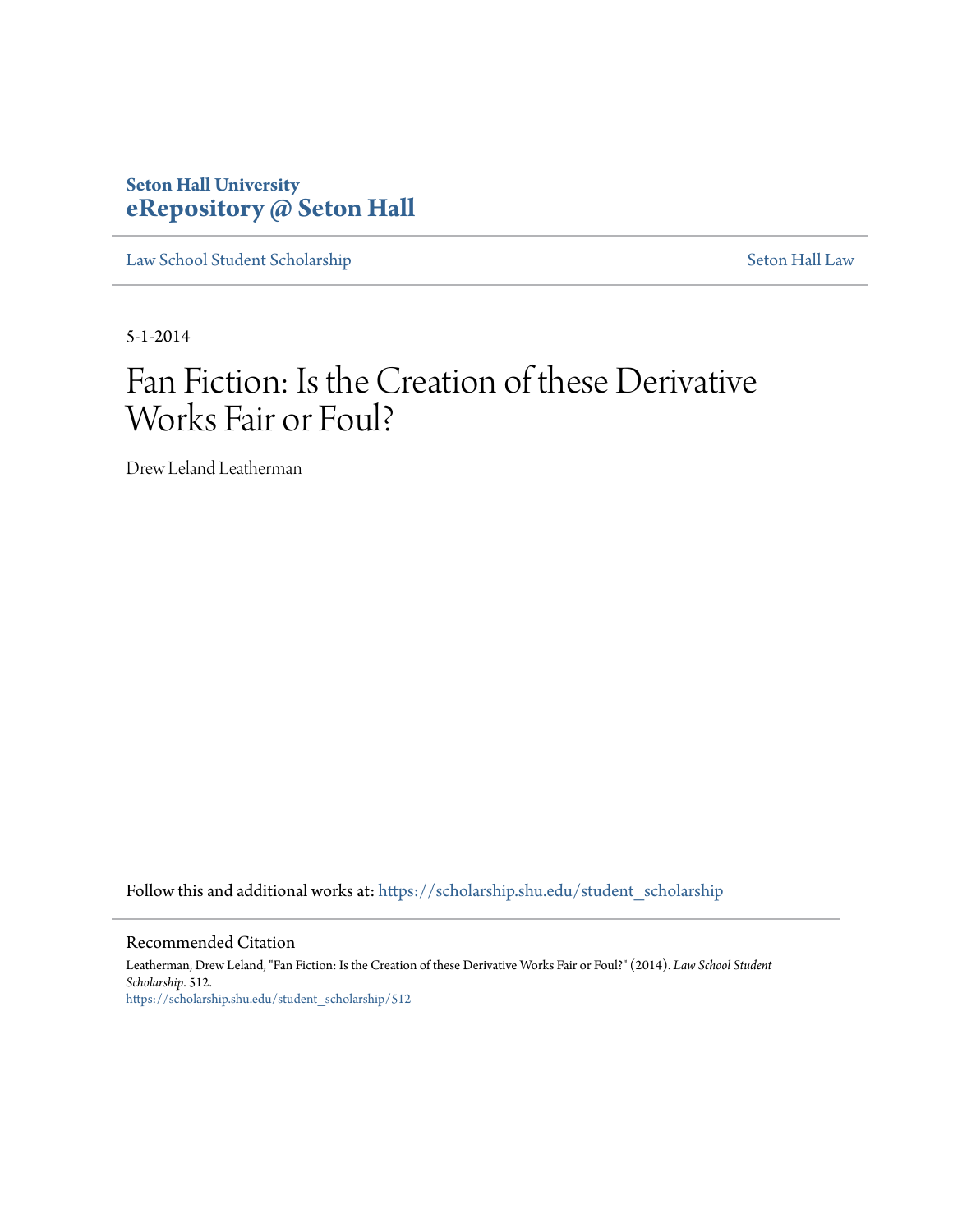### **Fan Fiction: Is the Creation of these Derivative Works Fair or Foul?**

Drew Leatherman

#### **I. Defining Fan Fiction & the Tension it has Created**

Many creative fictional works, including novels, television shows, and movies have captured the hearts and imaginations of their fans. The enthusiastic followers of works such as *Harry Potter*, *Twilight*, and *The Hunger Games* have developed a continually expanding subculture known as fan fiction. Fan fiction is a fan's creation of new works, which incorporate the same characters and settings from an original author's copyrighted work. Understandably, the Internet has increased the creation and availability of fan fiction by providing many forums for fans to share their new expansions of original works. One such forum had 662,000 derivate works from fans of J.K. Rowling's famous *Harry Potter* series, 213,000 works from the *Twilight* series, and 34,200 from the recent *Hunger Games* trilogy.<sup>1</sup> This popular activity has given fans the ability to eternalize their beloved characters and stories even after the original creator has finished their authorship of the original series.

Fans customarily share their stories for free, and derive no economic benefit from their works, but, predictably, the original author typically has no knowledge, and thus has not authorized, these extensions of their original works. Unsurprisingly, there exists a tension between some author's beliefs that fan fiction encroaches on their property rights

<sup>&</sup>lt;sup>1</sup> See, e.g., FanFiction.net, http://www.fanfiction.net (last visited Oct. 26, 2013) (A fan fiction forum with millions of shared works).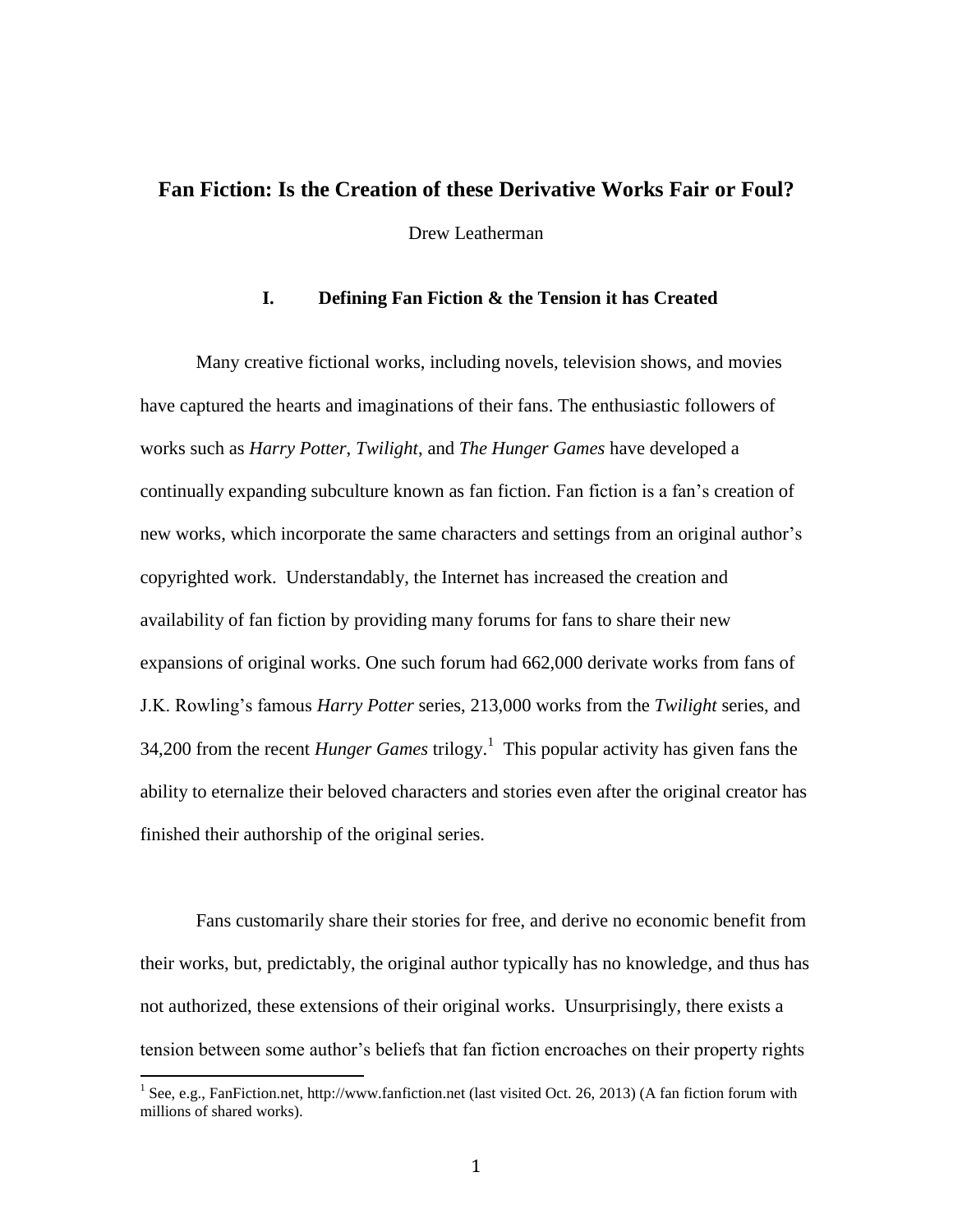derived from their original works, and a fan's right to create new derivate works and share them in the public domain.<sup>2</sup> Many authors and publishers have taken affirmative steps to prevent fan's creation of derivate works from their originally copyrighted materials.<sup>3</sup> These authors and publishers assert that fan fiction infringes on their exclusive property rights, derived from applicable copyright law. At issue is how copyright laws, and specifically the Fair Use Doctrine, should be interpreted and applied in the realm of fan fiction.

In deciding this issue, courts have been assigned the duty to balance the original author's property rights with the maximization of creative works in the public domain by looking to how the new use of a copyrighted work tends to either benefit or injure the copyrighted work's marketability. This balancing of interests looks to the economic, creative, and transformative aspects of the two works in order to determine if the third party use of a copyrighted work is permitted. Circuit Courts have reached differing decisions when weighing these factors. In Part II this paper will analyze the relationship between the fair use doctrine and U.S. copyright laws. Specifically, it will discuss the applicability of the copyright laws to fan fiction, including whether it should be afforded protection under the fair use doctrine. Then, in Part III, it will argue that as long as the creator of fan fiction derives no material benefit from the creation of the derivative work, and likewise, the new work does not materially injure the original creator, then fan fiction

<sup>2</sup> Michelle Chatelain, *Harry Potter and the Prisoner of Copyright Law: Fan Fiction, Derivative Works, and the Fair Use Doctrine*, 15 Tul. J. Tech. & Intell. Prop. 199, 202 (2012).

 $3$  See Lady Macbeth, Authors/Publishers Who Do Not Allow Fan Fiction, MM.org Blog (Oct. 8, 2006), http://www.mediaminer.org/blog/index.php?/ archives/23-AuthorsPublishers-Who-Do-Not-Allow-Fan-Fiction.html (A list of authors and publishers who do not allow fan fiction derived from their original works).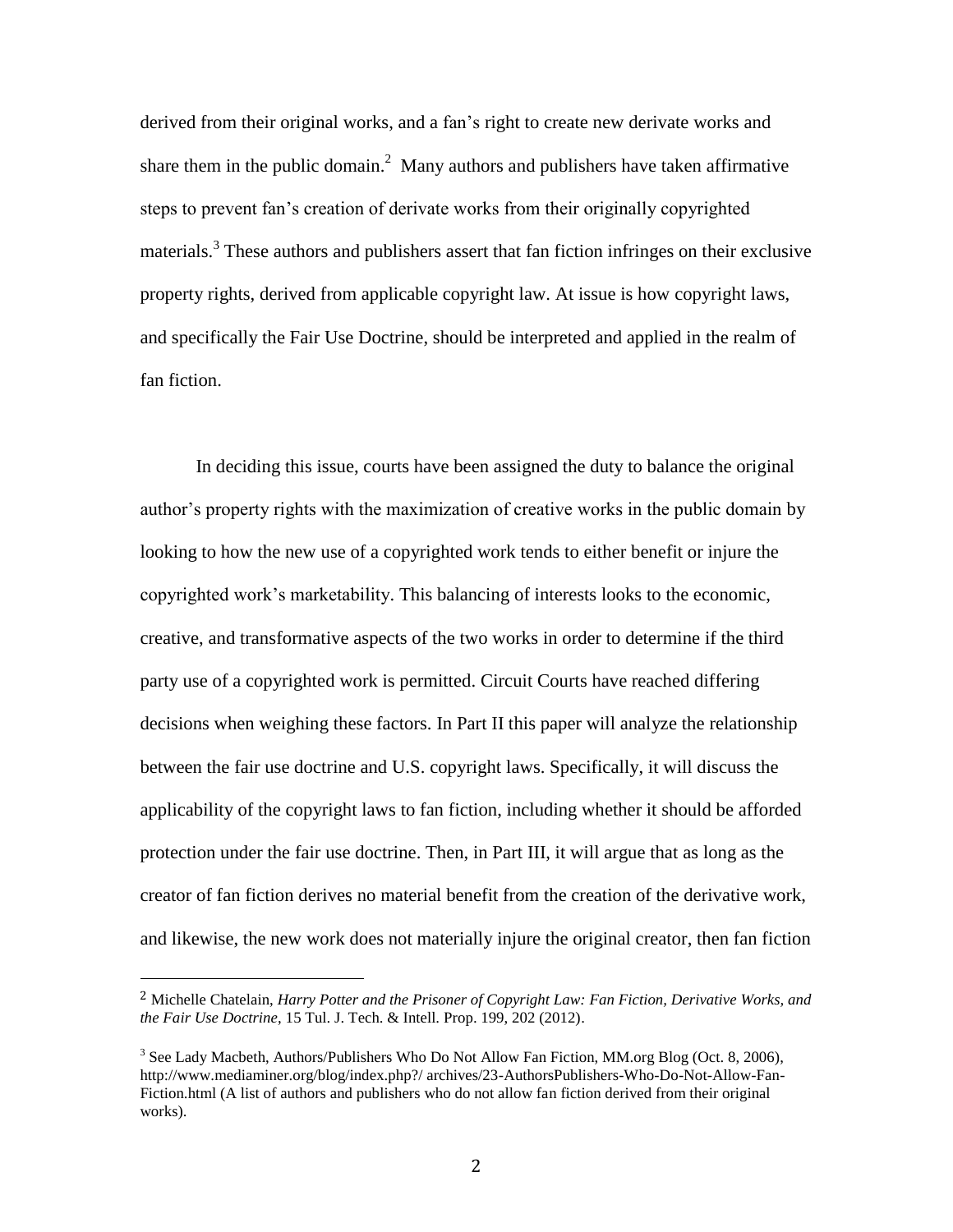does not infringe upon the originator's copyright because the use is protected under the fair use doctrine. It will then conclude by reaffirming its proposed solution, and also, looking toward possible problems with its application. The main problems being, at what threshold point does a material benefit, or material detriment, actually accrue to a party, and also, whether abundant fan fiction postings, in themselves, tends to injure the original copyright by allowing the public unlimited access to these derivative works, and thus, possibly reducing the demand for the original copyrighted work.

### **II. The Uncertain Applicability of Copyright Infringement Laws to Fan Fiction, Specifically the Fair Use Doctrine**

#### **A. Protections Afforded to the Author of a Copyrightable Material**

An author's work is subject to the protection of copyright laws if the work constitutes copyrightable material. To qualify as copyrightable material, a work must meet two fundamental elements. First, it must be an original work of authorship, and second, it must be fixed in any tangible medium of expression.<sup>4</sup> The Supreme Court went on to explain that an original work of authorship means the work was independently created by the author and contains some minimal degree of creativity.<sup>5</sup> The Court further elaborated that originality does not signify novelty, but that a work can be original even if it closely resembles other works so long as the similarity is not the result of copying.<sup>6</sup>

 4 17 U.S.C.A. § 102(a).

 $<sup>5</sup>$  Feist Publ'ns, Inc. v. Rural Tel. Serv. Co., 499 U.S. 340, 345 (1991).</sup>

<sup>6</sup> *Id*. at 345-346.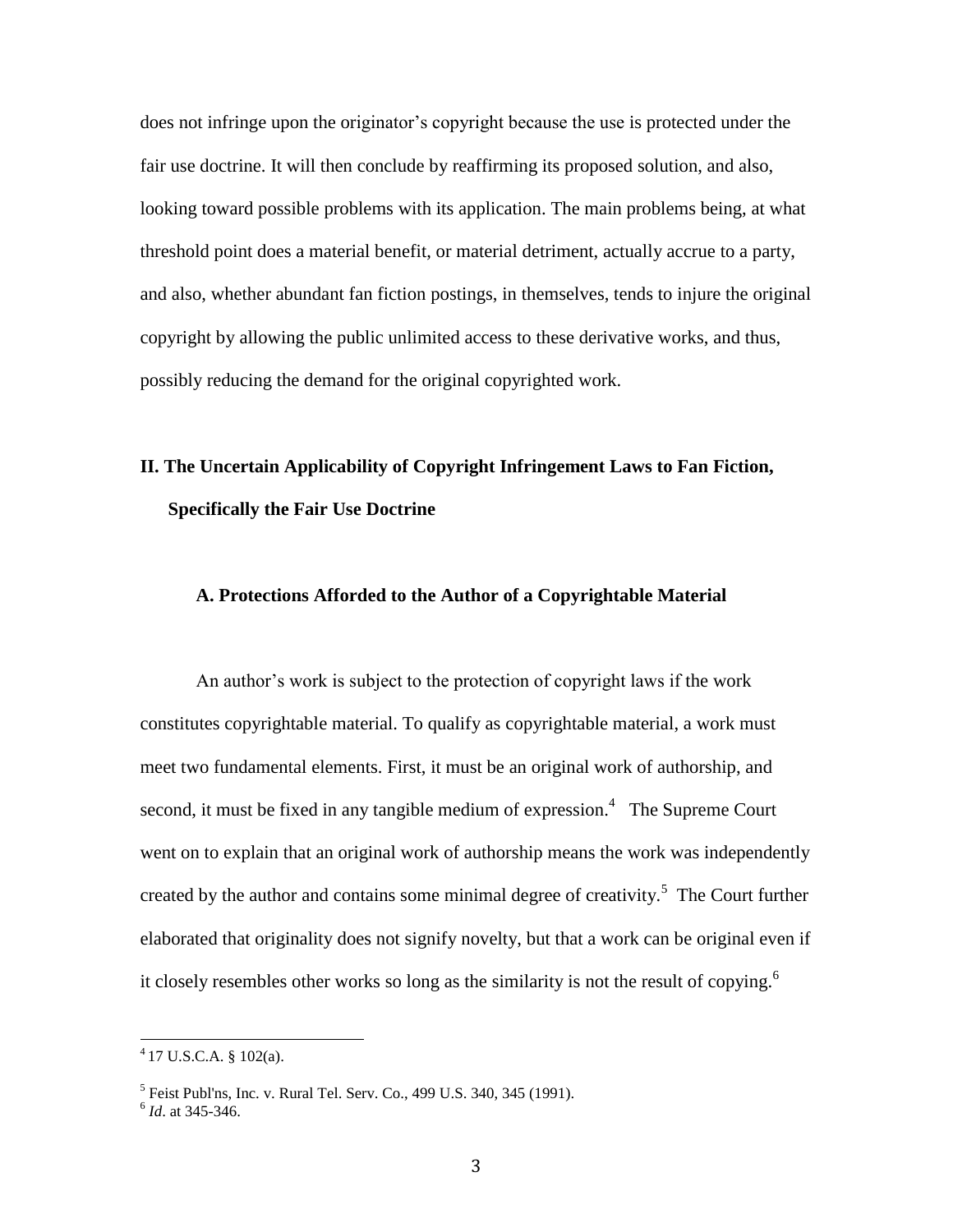Therefore, literary works such as *Harry Potter*, *Twilight* and *The Hunger Games*, are subjected to copyright protection because they are the author's original creations, and they are set in whatever tangible medium the text is presented.

Once a work is subject to copyright protection, the author or publisher of the work holds certain exclusive rights to its use, which are limited under certain circumstances. 17 U.S.C.A. § 106 reads in pertinent part:

The owner of copyright under this title has the exclusive rights to do and to authorize any of the following:

- (1) to reproduce the copyrighted work in copies or phonorecords;
- (2) to prepare derivative works based upon the copyrighted work;
- (3) to distribute copies or phonorecords of the copyrighted work to the public by sale or other transfer of ownership, or by rental, lease, or lending;
- (4) in the case of literary, musical, dramatic, and choreographic works, pantomimes, and motion pictures and other audiovisual works, to perform the copyrighted work publicly;
- (5) in the case of literary, musical, dramatic, and choreographic works, pantomimes, and pictorial, graphic, or sculptural works, including the individual images of a motion picture or other audiovisual work, to display the copyrighted work publicly.<sup>7</sup>

 $^{7}$  17 U.S.C.A. § 106.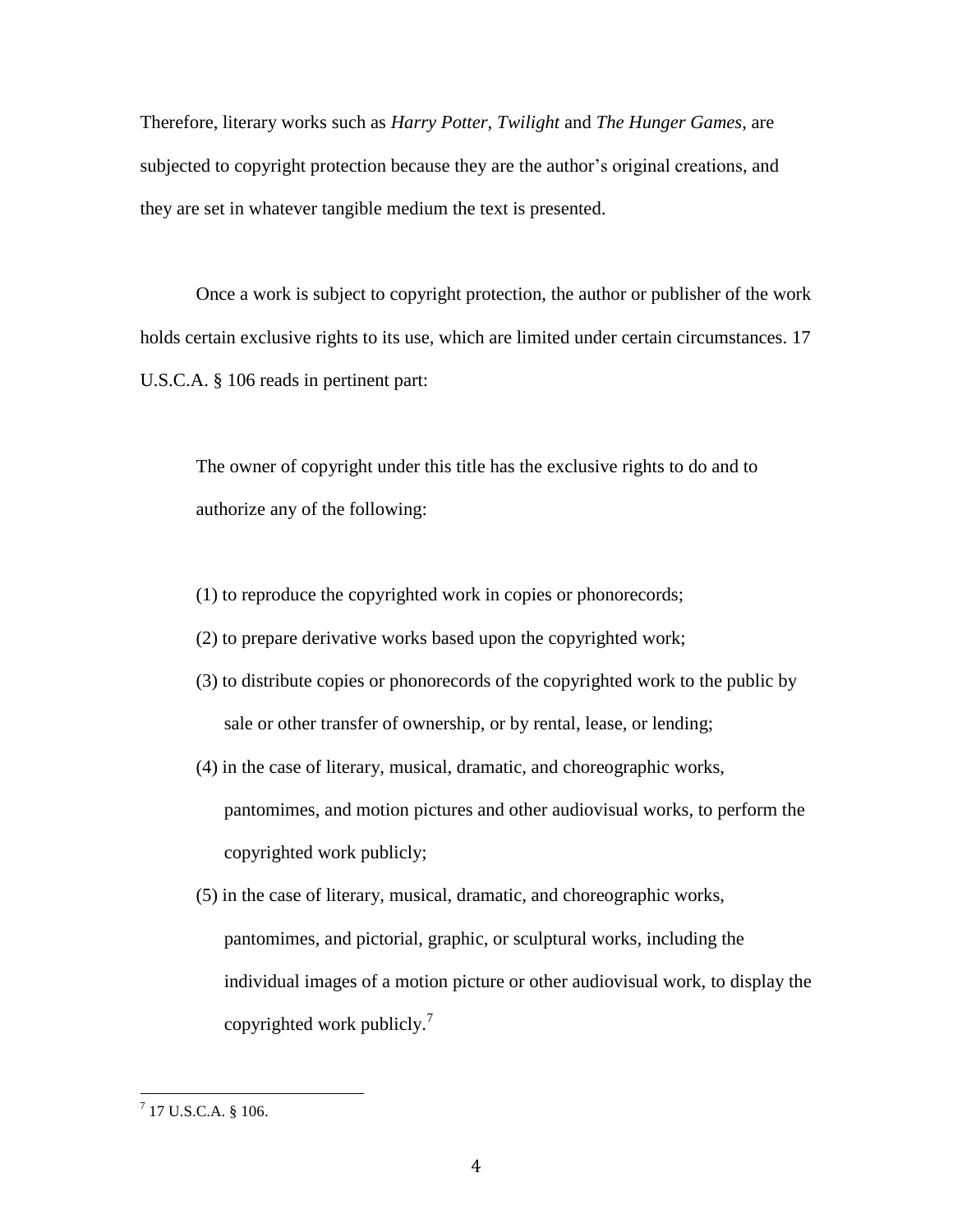This section of the United States Code gives the author of a copyright the exclusive rights for the enumerated uses outlined above. Three of those exclusive rights are directly relevant to fan fiction: reproduction, distribution, and creation of derivative works.<sup>8</sup> However, these exclusive rights are limited in certain circumstances governed by the Fair Use Doctrine, codified in 17 U.S.C.A. § 107.

#### **B. The Fair Use Doctrine**

The Fair Use Doctrine provides an affirmative defense<sup>9</sup> to copyright infringement by providing exceptions to a copyright holder's exclusive rights to the original work. The doctrine is used to balance a copyright holder's exclusive rights to the work and the public's interests in accessing and using the copyrighted works. Its function closely aligns with the purpose of U.S. copyright law, to protect an artist's incentives for creating new works while giving the public access to the works in order to promote learning in the arts and sciences.

Generally, the rule permits the use of a copyrighted work for "purposes such as criticism, comment, news reporting, teaching (including multiple copies for classroom use), scholarship, or research."<sup>10</sup> The statute also promulgates four  $(4)$  factors to be considered by the court in determining whether the use of the copyrighted work is considered a fair use. The court shall consider:

<sup>8</sup> Nathaniel T. Noda, *When Holding on Means Letting Go: Why Fair Use Should Extend to Fan-Based Activities*, 2008 Den. U. Sports & Ent. L.J. 64, 73 (2008).

<sup>9</sup> *E.g*., Chatelain, *supra* note 2, at 217 (citing Blanch v. Koons, 467 F.3d 244 (2d Cir. 2006); Suntrust Bank v. Houghton Mifflin Co*.*, 268 F.3d 1257 (11th Cir. 2001)).

 $10$  17 U.S.C.A. § 107.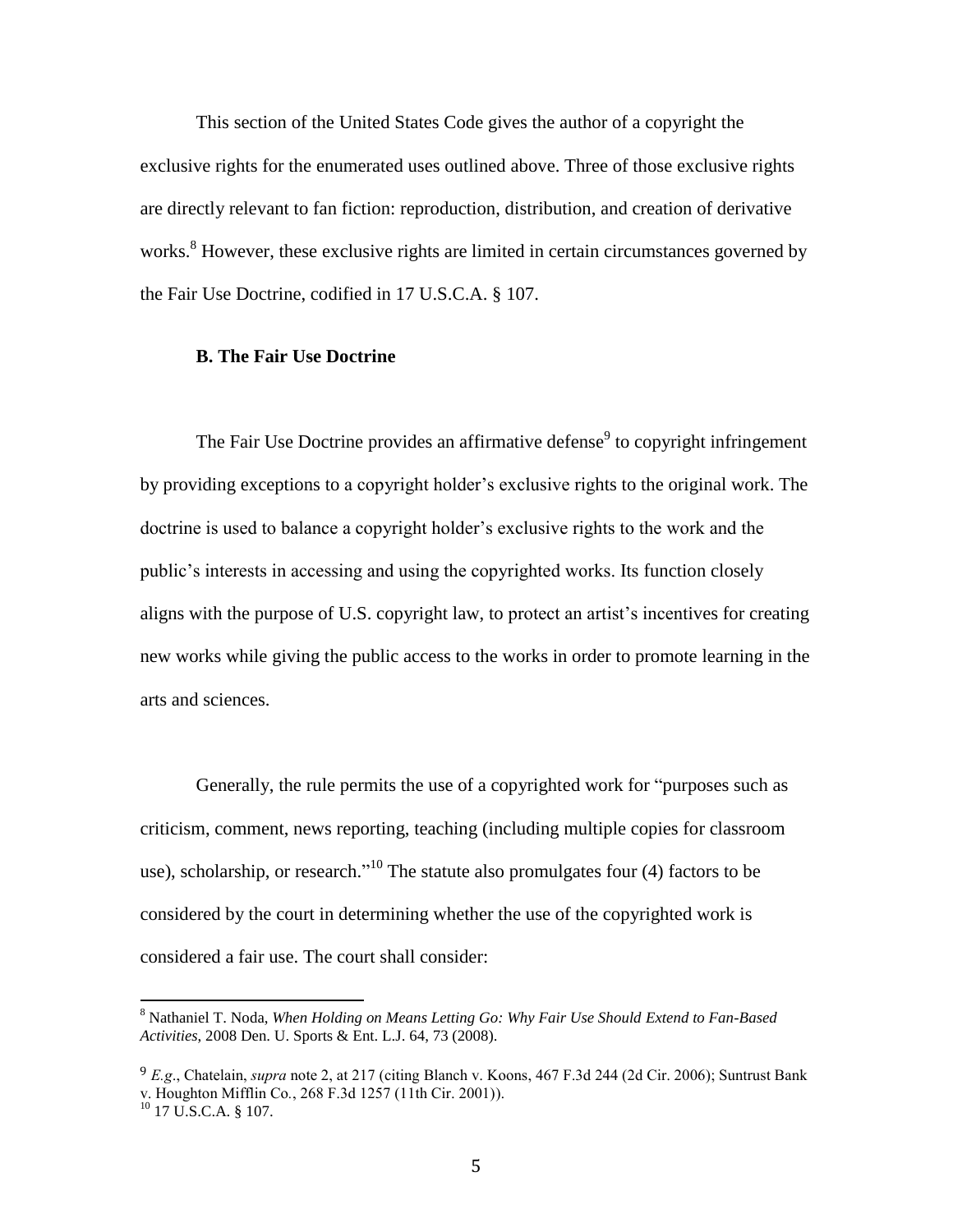- (1) the purpose and character of the use, including whether such use is of a commercial nature or is for nonprofit educational purposes;
- (2) the nature of the copyrighted work;
- (3) the amount and substantiality of the portion used in relation to the copyrighted work as a whole; and
- (4) the effect of the use upon the potential market for or value of the copyrighted work. $^{11}$

However, even if the use falls into one of the general categories of permitted use, the court must still analyze the use under the four factor test.<sup>12</sup> Also, The Supreme Court went on to clarify that there is no generally applicable definition of fair use under the statute, and that each case must be decided on its own facts, $^{13}$  thus rendering broad discretion to the court when analyzing the four factors.

#### **1. The Purpose and Character of the Use**

The first factor, the purpose and character of the use, essentially seeks to establish whether the purpose of the use is commercial in nature, and also, whether the resulting new work can be characterized as transforming the original into a sufficiently new creative work. A court uses three separate dichotomies when evaluating the first factor.<sup>14</sup>

<sup>11</sup> *Id.*

<sup>12</sup> Gregory M. Duhl, *Old Lyrics, Knock-Off Videos, and Copycat Comic Books: The Fourth Fair Use Factor in U.S. Copyright Law*, 54 Syracuse L. Rev. 665, 681 (2004).

<sup>&</sup>lt;sup>13</sup> Harper & Row Publishers, Inc. v. Nation Enters., 471 U.S. 539, 560 (1985) (quoting House Report, at 65, U.S. Code Cong. & Admin. News 1976, p. 5678).

<sup>14</sup> *E.g.*, Duhl, *supra* note 12, at 682.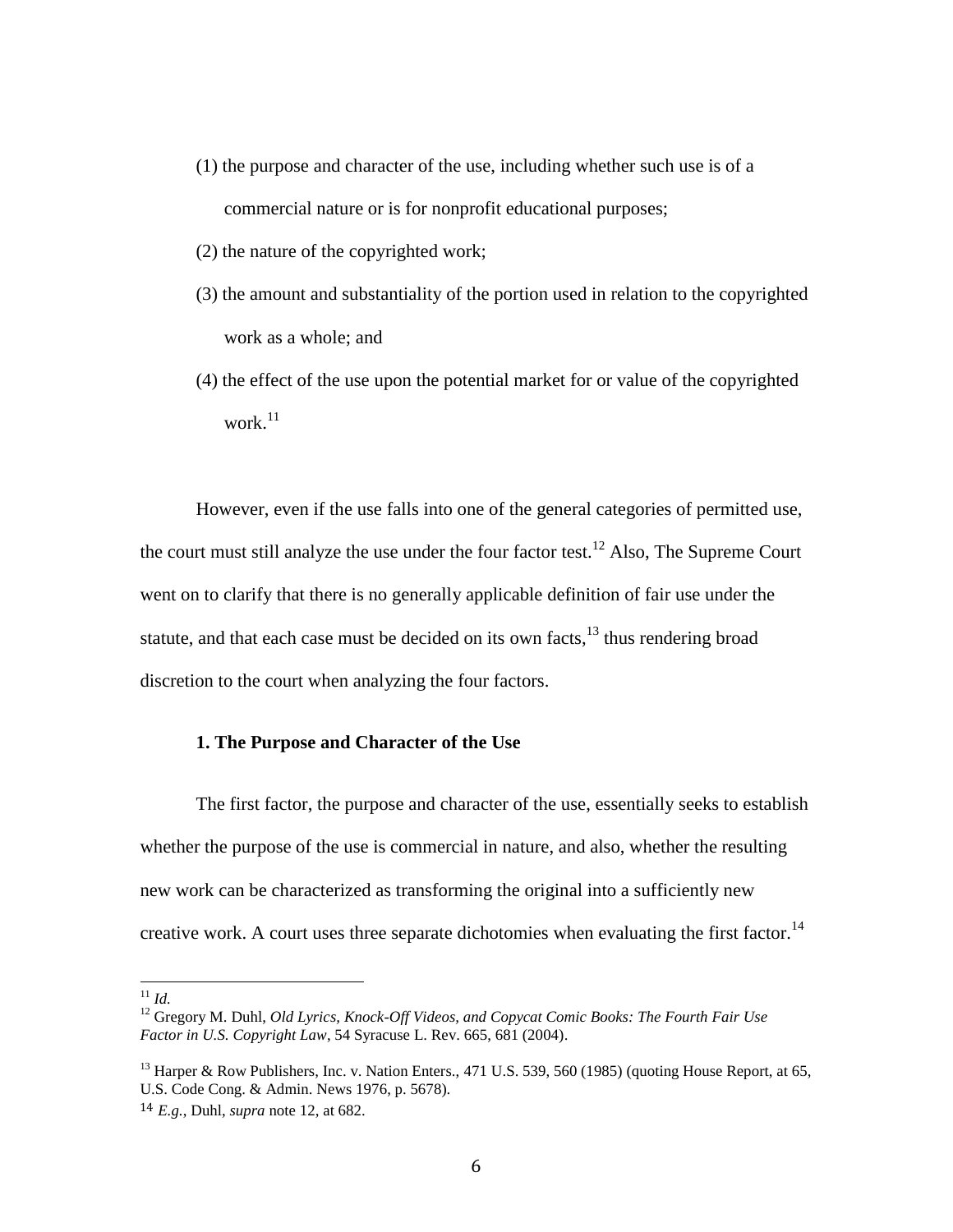The first is a comparison between non-licensed uses for commercial purposes versus those for non-commercial purposes. <sup>15</sup> While a court's determination of commercial use tends to lean towards a finding of infringement, a finding of non-commercial use leans to an inclination of fair use.<sup>16</sup> The second comparison is between transformative and nontransformative use.<sup>17</sup> In *Campbell v. Acuff-Rose Music, Inc.*, the Supreme Court explained that a work is transformative if it adds something new to the original, such as a further purpose or different character, altering the first with new expression, meaning, or message.<sup>18</sup> Although such transformative use is not imperative to a finding of fair use,<sup>19</sup> the more transformative the new work, the more it weighs in the favor of the new work's creator.<sup>20</sup> The last of the dichotomies is the distinction between factual or historic use, which is generally not copyrightable, and expressive use, which generally is copyrightable; noting that courts usually find the copying of a mode of expression not protected by fair use.<sup>21</sup>

<sup>15</sup> *Id.* (citing *Harper & Row*, 471 U.S. 539, 562 (1985) ("The crux of the profit/nonprofit distinction is not whether the sole motive of the use is monetary gain but whether the user stands to profit from exploitation of the copyrighted material without paying the customary price.")).

<sup>16</sup> *E.g*, Noda, *supra* note 8, at 75 (citing Sony Corp. of Am. v. Universal City Studios, Inc., 464 U.S. 417, 451 (1984) ("[A]although every commercial use of copyrighted material is presumptively an unfair exploitation of the monopoly privilege that belongs to the owner of the copyright, noncommercial uses are a different matter.")).

<sup>17</sup> *E.g.*, Duhl, *supra* note 12, at 683 (citing Campbell v. Acuff-Rose Music, Inc., 510 U.S. 569, 577 (1994) (explaining a transformative use alters or adds to the copyrighted work)).

<sup>18</sup> *Campbell,* 510 U.S. at 579.

<sup>19</sup> *Id.* (citing *Sony Corp. of America,* 464 U.S. at 455 (finding that the goals of copyright, promoting the science and arts, is generally furthered by transformative works)). 20 *Id.*

<sup>21</sup> *E.g.,* Noda, *supra* note 8, at 76 (citing Dr. Seuss Enters., L.P. v. Penguin Books USA, Inc., 109 F.3d 1394, 1401 (9th Cir. 1997) (holding that a work which appropriates the style of another work without holding that style up to ridicule does not constitute fair use)).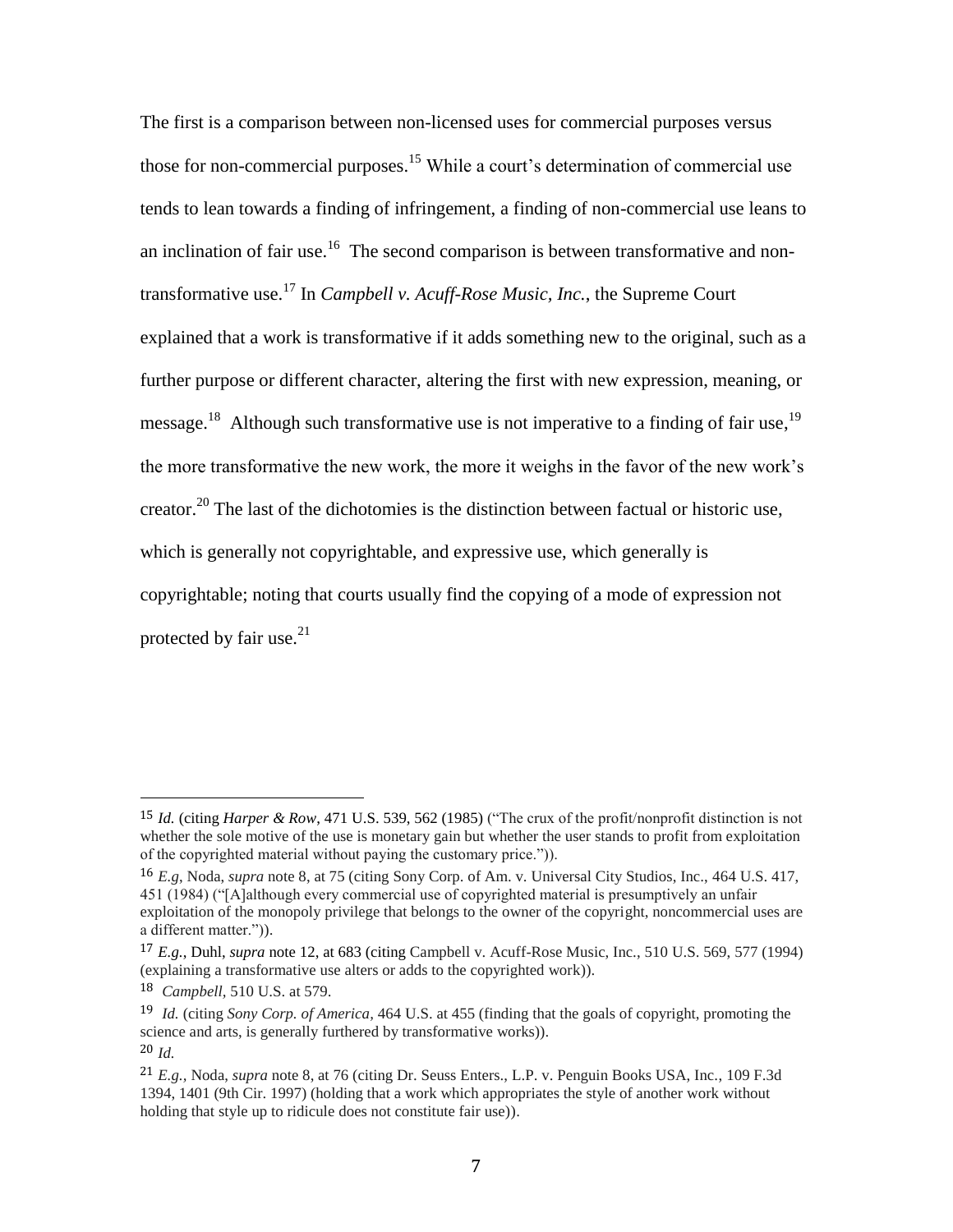Although courts find commercial use of a newly created work a slight factor in favor of the original author,<sup>22</sup> it should be given more weight by the courts in determining infringement only if the new author has the potential to derive a commercial benefit. Due to the fact that fan fiction always incorporates at least portions of copyrighted works, including characters, settings, and ideas; if a creator of fan fiction experiences any type of commercial gain at the expense of the original author, it should be heavily weighed against the defendant in a copyright infringement suit. This is because if creators of fan fiction were able to accrue commercial gain at the expense of the copyright holder, that gain would be, at least in part, owed to the creations if the original author.

#### **2. The Nature of the Copyrighted Work**

 $\overline{a}$ 

This factor seeks to uncover whether the copyrighted work was the type that are afforded greater copyright protection. Here, courts are to balance such factors as fictional versus factual works, with fictional works receiving greater protection, and also, whether the work was published or unpublished.<sup>23</sup>

It seems that this factor would weigh heavily against fan fiction because copyrighted fictional works are the types of works at the core of copyright protection. Thus, it appears this factor would favor a conclusion of unfair use. However, as a matter

<sup>&</sup>lt;sup>22</sup> Harper & Row Publishers, Inc. v. Nation Enters., 471 U.S. 539, 562 (1985) (deciding that a publication was commercial as opposed to nonprofit is a separate factor that tends to weigh against a finding of fair use).

<sup>23</sup> *Campbell*, 510 U.S. at 586 (citing *Harper & Row*, 471 U.S. at 563–564 (contrasting fictional and factual); *Sony*, 464 U.S. at 455 (comparing unpublished and published works)).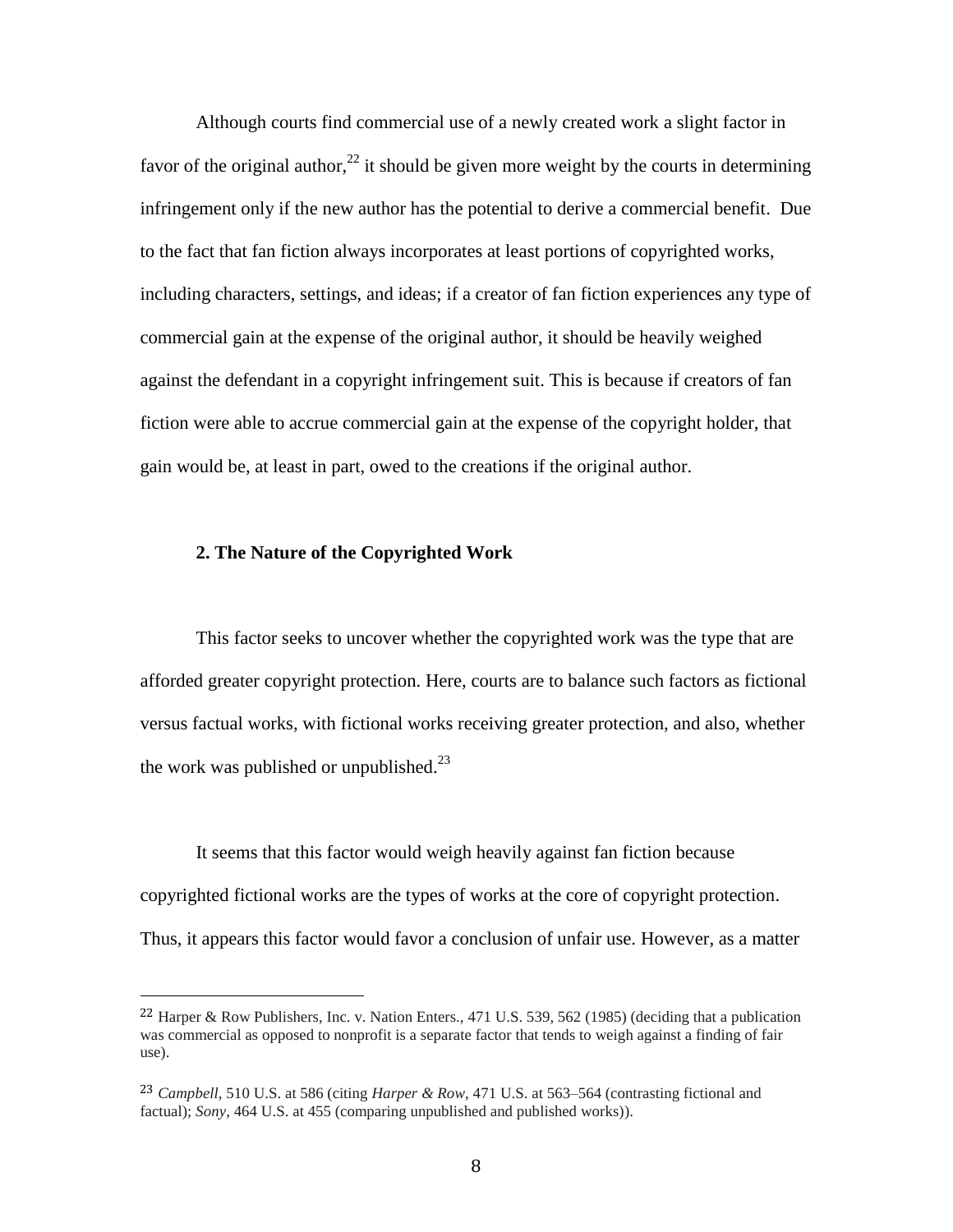of practice, "courts routinely decide the second factor for the party that the other three factors favor.<sup> $24$ </sup> This is because the vast majority of fan fiction is based on published fictional works, which are of course, expressive and creative in nature, and therefore, this factor is not a good way to distinguish among them in terms of what uses are fair and what uses are not. Therefore, in the context of comparing different works of fan fiction, this factor will not be determinative because it fails to differentiate one type of fan fiction from another.

#### **3. The Amount and Substantiality of the Portion Used**

The third fair use factor seeks to calculate the amount and substantiality of the portion of the original work used in relation to the copyrighted work as a whole.<sup>25</sup> Courts have broad discretion when interpreting this factor.<sup>26</sup> For example the Supreme Court noted that, "a taking may not be excused merely because it is insubstantial with respect to the infringing work"<sup>27</sup> but that, in general, if the taking was an important part of the infringed work, or put differently, if the taking was qualitatively substantial, then it weighs against a finding of fair use. However, other courts have found that copying a small portion of the copyrighted work that is unrelated to the work's creative core is

<sup>24</sup> *E.g*., Chatelain, *supra* note 2, at 209 (citing Blanch v. Koons, 467 F.3d 244, 244 (2d Cir. 2006); Suntrust Bank v. Houghton Mifflin Co., 268 F.3d 1257 (11th Cir. 2001)) (finding that in the context of derivate works, the second fair use factor is rarely determinative because these works invariably copy publicly known, expressive works).

<sup>25</sup> *Harper & Row*, 471 U.S. at 562.

<sup>26</sup> *E.g.* Noda, *supra* note 8, at 77.

<sup>27</sup> *Harper & Row*, 471 U.S. at 565.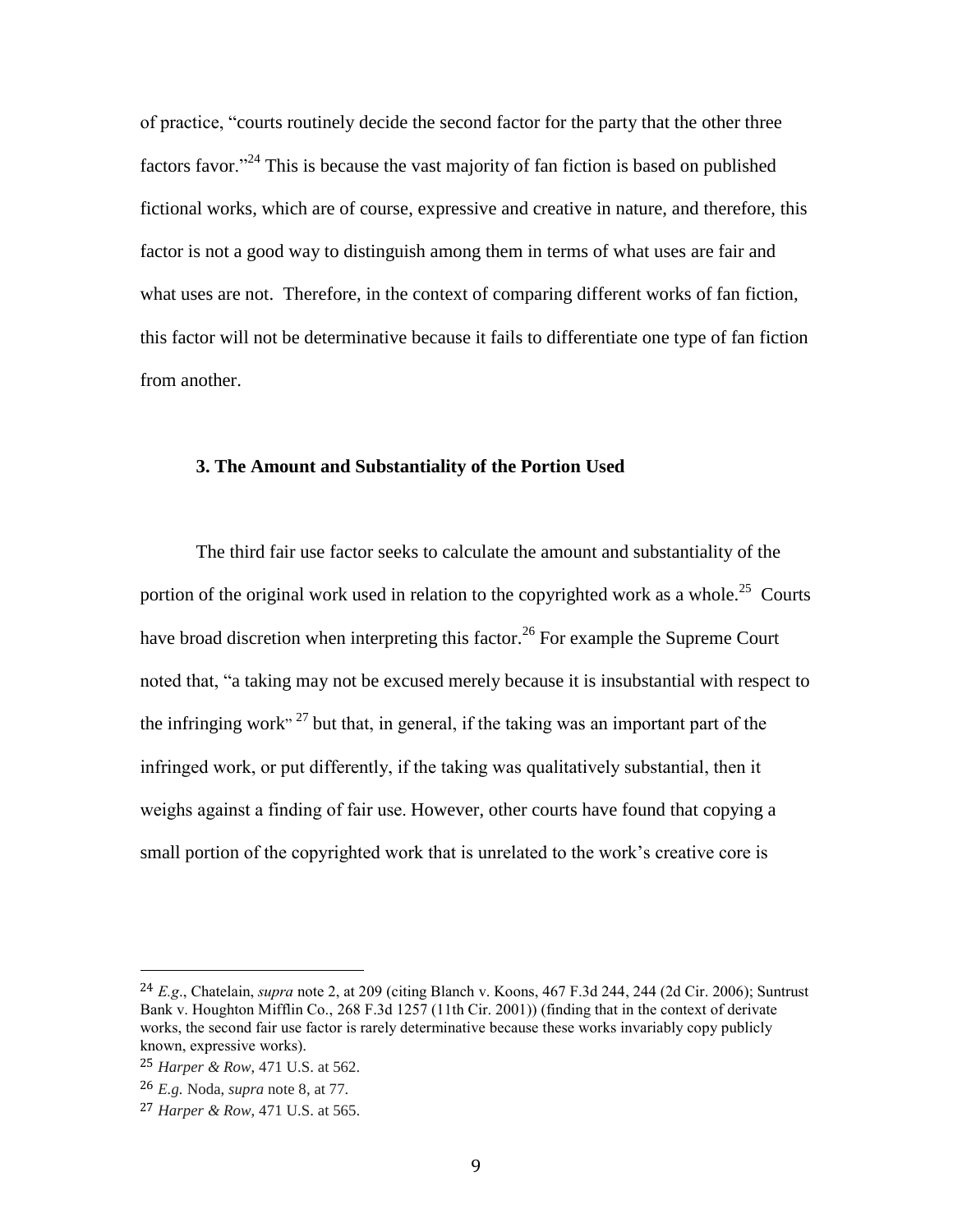acceptable as de minimis use<sup>28</sup>, and thus would not weigh against a defendant in an infringement action because the copying was not considered qualitatively substantial.

This factor of fair use seems like a threshold question of how similar the new work's elements are to that of the original. The Supreme Court's analysis of this factor may tend to weigh against creators of fan fiction because fan fiction undoubtedly uses important creative aspects of the original work, such as characters, settings, and plots. In making the determination of whether the taking is qualitatively substantially, the court's inquiry should predominately focus on whether the new work has transformed the use of the substantially similar aspects into something creative and original. For example, although a creation of fan fiction may use the exact same characters as the copyrighted work, the analysis should focus on whether the alleged infringer has sufficiently transformed other aspects of the work, such as the plot or setting, when analyzing this fair use factor.

However, the analysis of this factor should not end on this step. In making a final determination if this factor weighs for or against a finding of fair use, courts should view this factor in conjunction with the fourth factor to establish, to what degree, the new work's use of the substantially similar elements tends to injure the copyrighted work. Therefore, this element could distinguish works of fan fiction based on whether an injury would likely run to the copyrighted work due to the derivate work's use of the original's characters, settings, or plots. For instance, if a published fan fiction work based on J.K.

<sup>28</sup> *E.g.*, Duhl, *supra* note 12, at 687 (citing Toulmin v. Rike-Kumler Co., 316 F.2d 232, 232 (6th Cir. 1963); Werlin v. Reader's Digest Ass'n, Inc., 528 F. Supp. 451, 464 (S.D.N.Y. 1981) (finding the copying of two separate lines from an article "to be so fragmented as to be de minimis").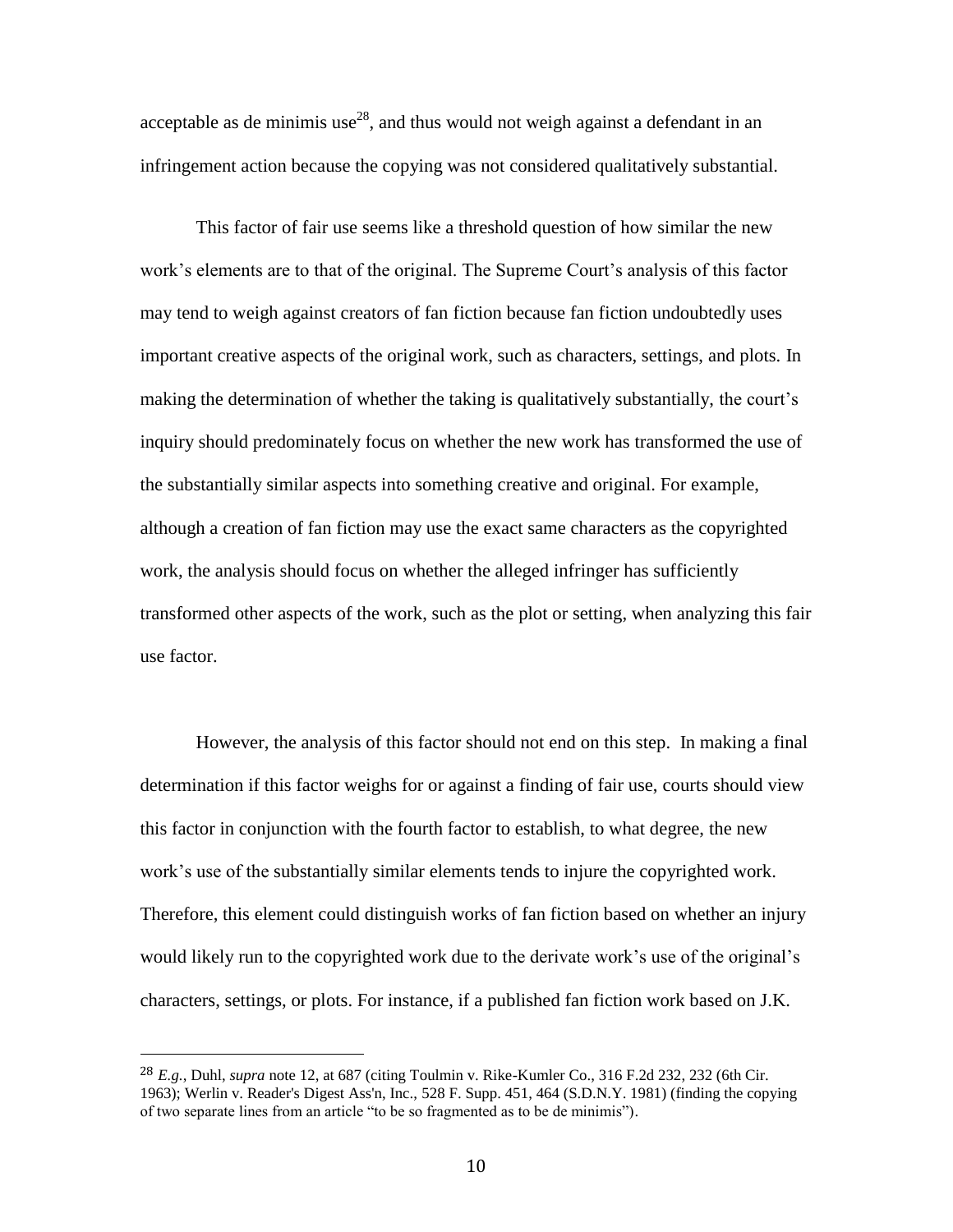Rowling's *Harry Potter* series replicated a substantial aspect of the original, then the threshold question should involve an inquiry into whether the taking of Rowling's ideas, coupled with the public's free access of the new work, tends to commercially injure Rowling. Therefore, it is suggested that if a court were to find the derivative's use of the original qualitatively substantial, and also, that the public may tend to utilize the new work in lieu of purchasing the original copyrighted work, then it should lead to a finding of unfair use. The commercial injury aspect of this proposed inquiry is important because all fan fiction will obviously use a substantially similar portion of the original. However, in accordance with the foregoing, a finding that a derivate work does not substantially transform the taking of an important aspect of the original should lead to a determination of unfair use because that, in itself, tends to injure the copyrighted work by substantially using the originator's ideas in a qualitatively uncreative way.

# **4. The Effect of Use Upon the Copyrighted Work's Potential Market or Value**

The fourth fair use factor, the effect of the use on the copyrighted work's potential market or value, is an economic inquiry, which the Supreme Court in *Harper & Row*, noted was "undoubtedly the single most important element in fair use."<sup>29</sup> The Court went on to conclude that if fair use was to be properly applied, it should not materially impair the marketability of the copyrighted work.<sup>30</sup> The *Harper & Row* Court also concluded

<sup>29</sup> *Harper & Row*, 471 U.S. at 566 (noting that some economists believe a use will only constitute fair use under the exception if the copyrighted work's market fails, and thus, the copyright work's price on the open market is near zero).

<sup>30</sup> *Id.* at 566, 567 (quoting 1 Nimmer § 1.10[D], at 1–87).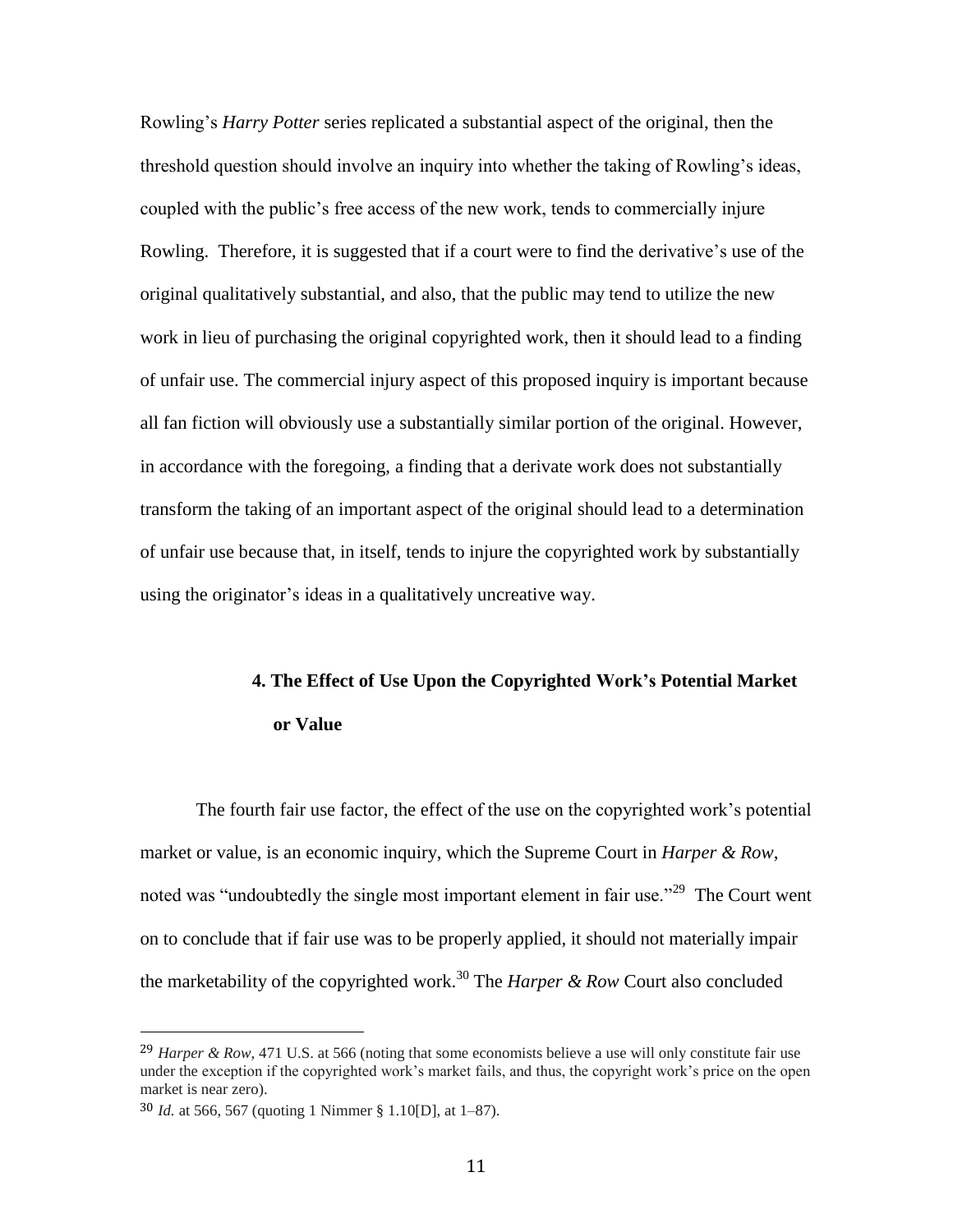that, "once a copyright holder establishes with reasonable probability the existence of a causal connection between the infringement and a loss of revenue, the burden properly shifts to the infringer to show that this damage would have occurred had there been no taking of copyrighted expression."<sup>31</sup> Furthermore, one can show the use is not protected by fair use if the "challenged use 'should become widespread, it would adversely affect the potential market for the copyrighted work, $\cdot$ <sup>32</sup> including potential harm to the market of its derivative works.<sup>33</sup>

This factor, taken in concert with the first factor, which seeks to establish if the use is transformative and commercial, ties back to the earlier sections of this paper which argued that fan fiction should be considered fair use as long as the creator of the new work does not derive any commercial or economic benefit at the expense of the original author. This factor of the fair use test seeks to quantify the value of the holder's rights,  $34$ in order to determine the new work's effect on that value. However, in contrast to Michelle Chatelain's opinion in her law review article, *Harry Potter and the Prisoner of Copyright Law: Fan Fiction, Derivative Works, and the Fair Use Doctrine*, in which she argues that it would be difficult for a piece of fan fiction to "commandeer the market of the original franchise," and thus, even if a piece of fan fiction is published and generates revenue it should still be considered fair use because it will not injure the original's

<sup>31</sup> *Id.* (citing 3 Nimmer § 14.02, at 14–7—14–8.1).

<sup>32</sup> *Id.* at 568 (quoting Sony Corp. of America v. Universal City Studios, Inc., 464 U.S. 417, 451 (1984) (clarifying that to negate fair use, actual harm need not necessarily be shown if one can show potential harm to the copyrighted work's market)).

<sup>33</sup> *E.g*., Chatelain, *supra* note 2, at 211 (citing Campbell v. Acuff-Rose Music, Inc., 510 U.S. 569, 590 (1994).

<sup>34</sup> *Harper & Row*, 471 U.S. at 568 (noting that a defendant's work which adversely affects the value of any of the rights of the copyrighted work constitutes a finding of unfair use).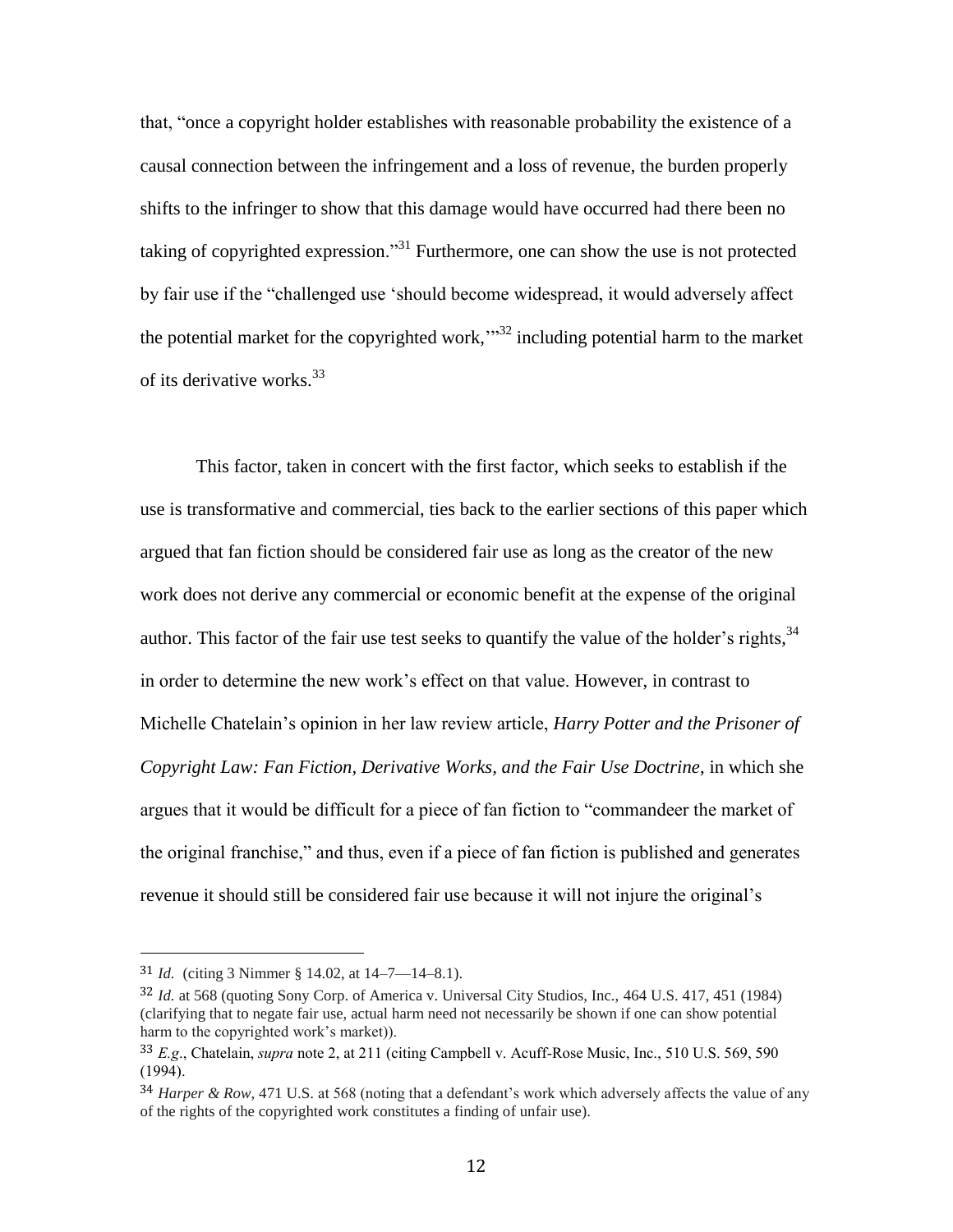market;<sup>35</sup> this paper asserts that any unlicensed use of a copyrighted work which results in an economic or commercial gain has affected the copyrighted work's potential market, and thus should likely not be considered fair use. One argument to be made by the original copyright holder is that the unlicensed use of their works for profit affects their ability to realize economic benefits from potentially licensing their works. If creators of fan fiction are able to profit from the unlicensed use of a copyrighted work, then this could have a snowball effect, potentially resulting in a copyright holder's limitation in licensing their work for monetary gain.

However, the unanswered question remains, what is considered a material benefit to the authors of fan fiction, and what should be considered a material injury to the original copyright holder's work? For instance, if *Harry Potter* fan fiction is free for all to read, does it tend to materially injure Rowling's work by absorbing some of the market demand for works using the Harry Potter character, and consequently, is this use material enough to potentially diminish Rowling's profit? This is a difficult question to answer due to the practical inability to measure lost profits arising from this type of situation. This paper argues that the general posting of fan fiction for others to access for free does not in itself constitute a material injury to the copyrighted work, but that, at some threshold point, the quantity and prevalence of posting freely accessible fan fiction will eventually involve a material injury to the copyright holder. Thus, when viewed on a case by case basis, this analysis could fall in favor of either party based on the facts of the specific proceeding.

<sup>35</sup> *E.g*., Chatelain, *supra* note 2, at 211.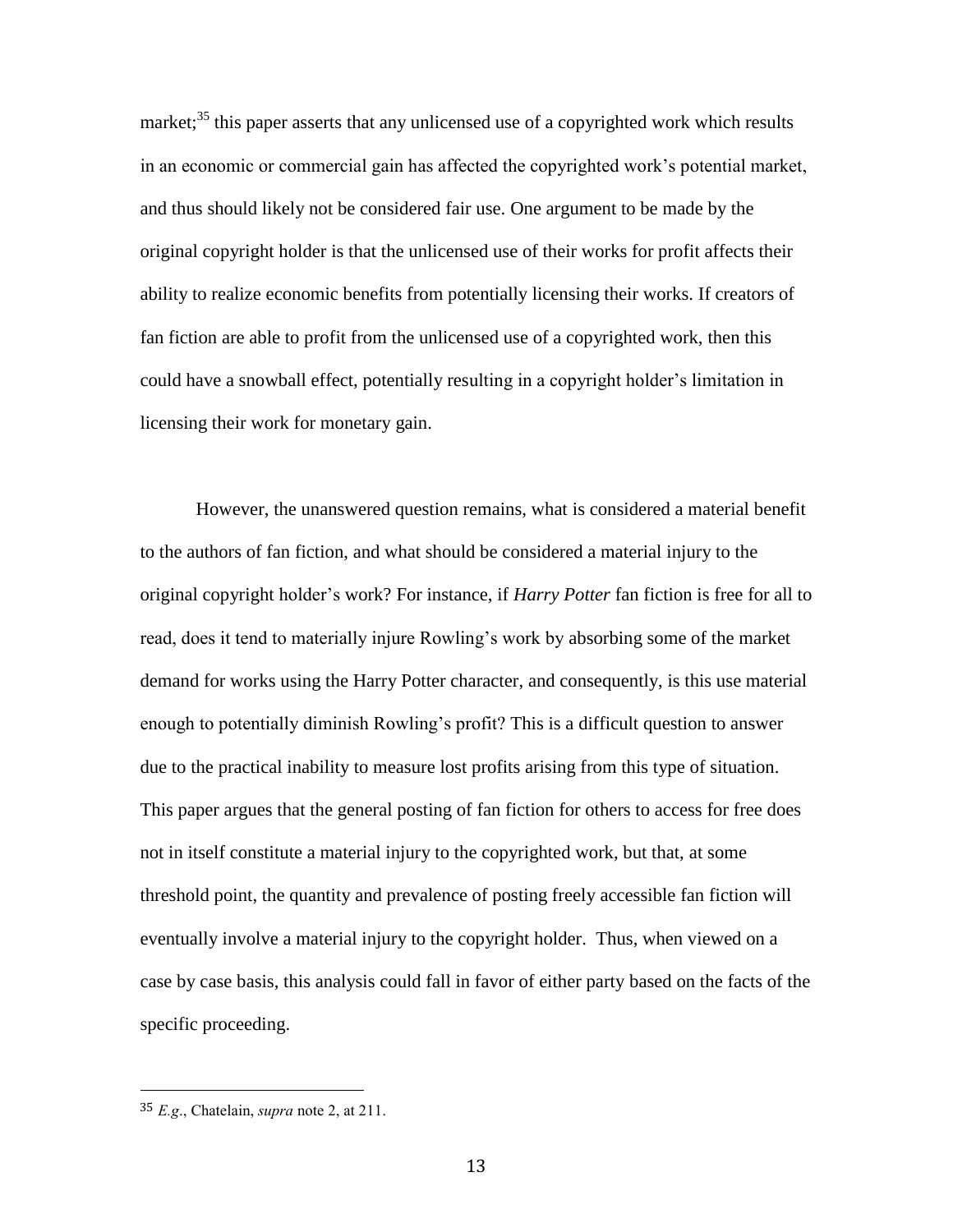## **C. Relevant Judicial Decisions and How the Fair Use Doctrine Should Generally be Applied to Fan Fiction**

In his comment, *Old Lyrics, Knock-Off Videos, and Copycat Comic Books: The Fourth Fair Use Factor in U.S. Copyright Law*, Gregory Duhl notes that the Supreme Court has been reluctant to create coherent guidelines for weighing the fourth factor of the Fair Use Doctrine, and that this uncertainty necessitates a "consistent approach to protecting both the economic incentives of artists and creators as well as the public interest" where an unlicensed use can have the potential to benefit the copyrighted work's market.<sup>36</sup> He then compares the considerations of preserving the copyright holder's right to profit from his exclusive right to license the copyrighted work<sup>37</sup> and situations in which the unlicensed use has the potential to benefit the copyright holder's market.<sup>38</sup> He notes that courts have consistently found unlicensed uses unfair if they believe the copyright holder lost opportunities to realize financial gain from licensing the copyrighted work.<sup>39</sup>

For example, although *Harper & Row, Publishers, Inc. v. Nation Enterprises*, did not involve fan fiction, it presents an instance where the copyright holder's financial interests were adversely affected by a defendant claiming fair use. In *Harper & Row*, former President Gerald Ford contracted with petitioners to publish his unwritten

<sup>36</sup> *E.g.*, Duhl, *supra* note 12, at 697.

<sup>37</sup> *Id.* at 712.

<sup>38</sup> *Id.* at 718*.*

<sup>39</sup> *Id.* at 712.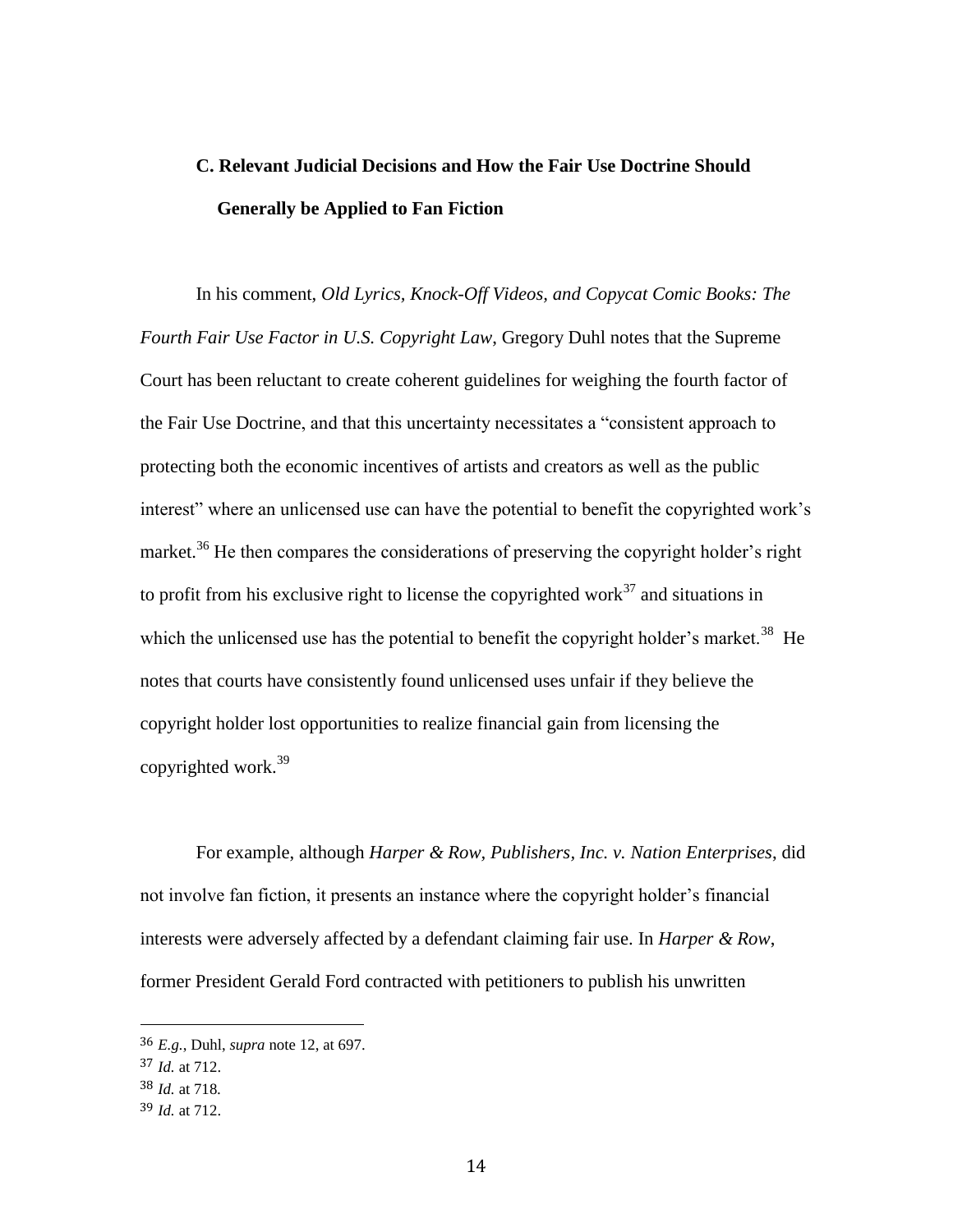memoirs, which included the exclusive right to license prepublication excerpts.<sup>40</sup> As the memoires were nearing completion, petitioners negotiated a licensing agreement with Time Magazine, which allowed the magazine to publish certain portions of the memoirs prior to their official publication.<sup>41</sup> However, prior to Time Magazine's publication of the excerpts, an unauthorized source provided another magazine, The Nation Magazine, with the excerpted portion of the memoirs which had been exclusively licensed to Time Magazine.<sup>42</sup> Time Magazine refused to pay under the terms of the contract because their interest in the excerpts was extinguished, $43$  effectively precluding the copyright holder from receiving compensation for their exclusive licensing rights to the work. Petitioners brought an action against The Nation Magazine, alleging copyright infringement, and respondents asserted the affirmative fair use defense.<sup>44</sup> The Supreme Court used the four fair use factors to balance the copyright holder's exclusive right to license the work for financial gain and the public's interest in the subject matter of the memoirs. The Court noted that the fourth factor is "undoubtedly the single most important element of fair use," $45$  and consequently, held that the defendant's use was unfair because it adversely affected the copyright holder's ability to license the unpublished work for financial gain.<sup>46</sup> However, it should also be noted that the Court found it important that the copyrighted work was unpublished, as these types of works are afforded greater

<sup>40</sup> Harper & Row, Publishers, Inc. v. Nation Enters., 471 U.S. 539, 539 (1985).

<sup>41</sup> *Id.* at 539.

<sup>42</sup> *Id.*

<sup>43</sup> *Id.*

<sup>44</sup> *Id.*

<sup>45</sup> *Id.* at 566.

<sup>46</sup> *Id.* at 569 ("[The Court of Appeals] erred, as well, in overlooking the unpublished nature of the work and the resulting impact on the potential market for first serial rights of permitting unauthorized prepublication excerpts under the rubric of fair use.").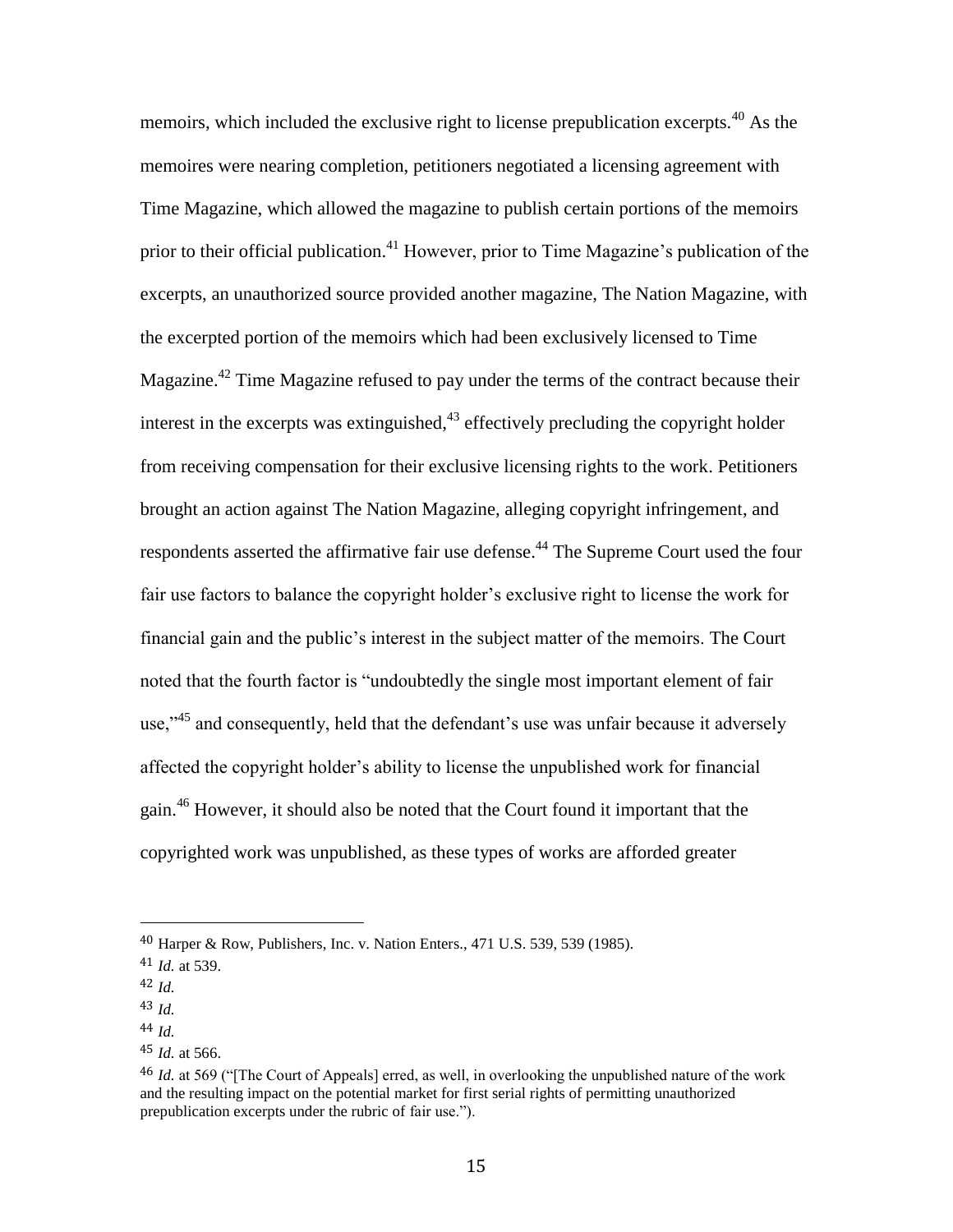copyright protection. The Court further failed to comment on how the facts may have turned if the copyrighted work was published.

*DC Comics Inc. v. Reel Fantasy, Inc.*, is another decision which did not involve fan fiction, but its holding placed great weight on the copyright holder's adversely affected economic interests, even when the unlicensed use had the potential to increase the copyrighted work's market. In *DC Comics Inc.*, a comic book store chain named one of its stores, "The Batcave" and used other unlicensed symbols from the Batman series, to which DC Comics is the copyright holder.<sup>47</sup> The Court held that although the store's unlicensed use of the protected works may have the effect of benefiting the original work by increasing DC Comic's sales, it was still considered an unfair use because DC Comic's potential market for licensing the copyrighted work was decreased.<sup>48</sup>

Chatelain notes the Second Circuit has rendered decisions most favorable to the copyright holder.<sup>49</sup> In the 2010 case, *Salinger v. Colting*, the defendant published an unlicensed sequel to *The Catcher in the Rye*, and offered the affirmative defense of fair use.<sup>50</sup> The court concluded that the defendant's work was not afforded protection under the Fair Use Doctrine because the new work only had some transitive value but was not transformative as a whole. The court found it persuasive that defendant only added one minor character to the new work, and also, that the new work did not contain a sufficient number of transformative elements as compared to appropriated elements. The Court also

<sup>47</sup> *E.g.*, Duhl, *supra* note 12, at 712 (citing DC Comics Inc. v. Reel Fantasy, Inc., 696 F.2d 24, 25 (2d Cir. 1982)).

<sup>48</sup> *Id.* at 713 (citing *DC Comics Inc.*, 696 F.2d at 28).

<sup>49</sup> *E.g*., Chatelain, *supra* note 2, at 214.

<sup>50</sup> Salinger v. Colting*,* 607 F.3d 68, 71-72 (2d Cir. 2010).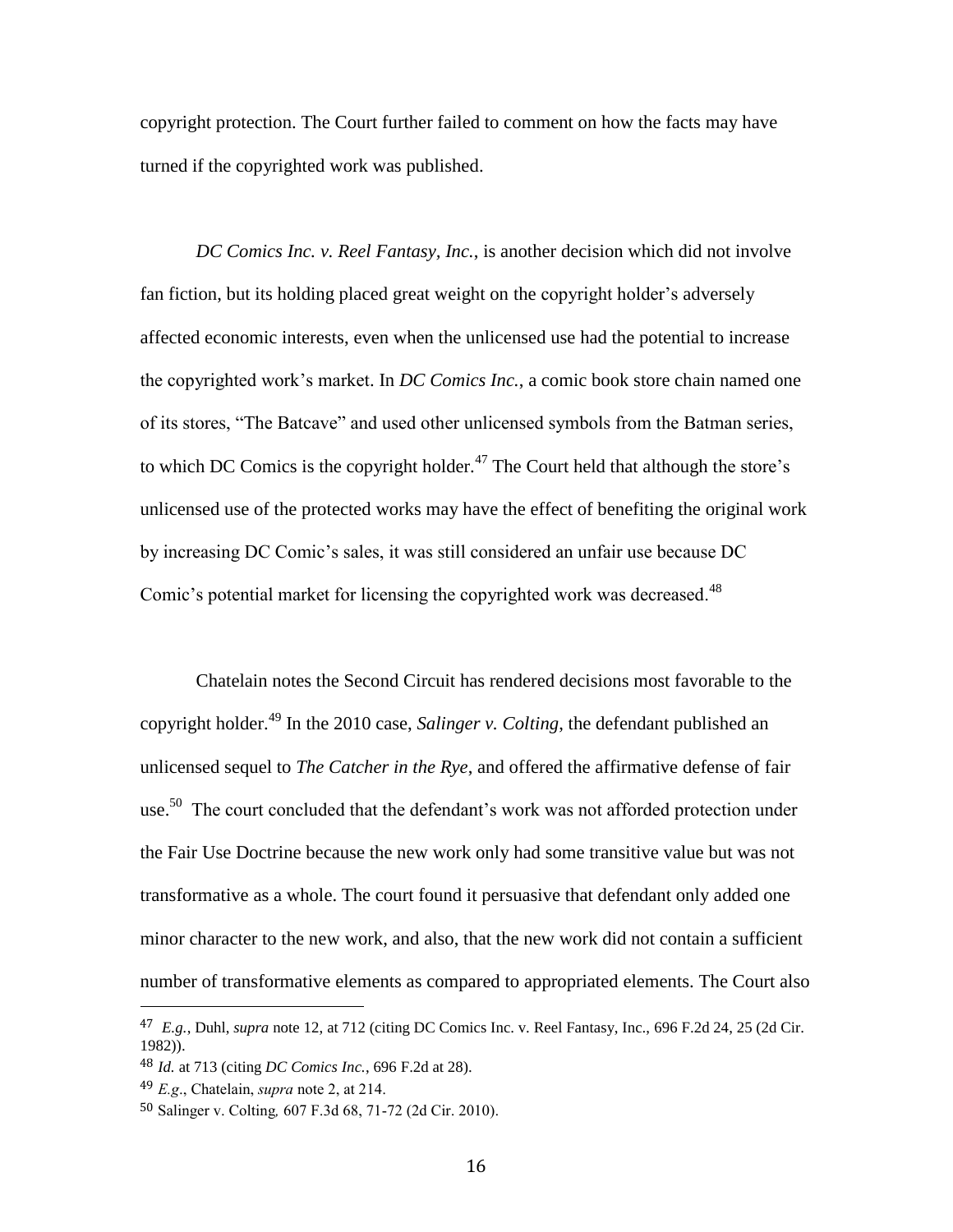took into consideration the fact that the author of *The Catcher in the Rye*, J.D. Salinger, had not authorized any new derivative work of *The Catcher in the Rye*, and that, the commercial nature of the use "further cuts against Defendants on the 'purpose and character of the use' factor."<sup>51</sup>

However, in contrast to the holding in *Harper & Row*, *DC Comics Inc.*, and *Salinger*, other courts have found unlicensed derivative works to constitute fair use. Chatelain compares the Second Circuit's partiality toward the copyright holder with the Eleventh Circuit's decision in *Suntrust Bank v. Houghton Mifflin Co.*, which is most favorable to the author's of fan fiction.<sup>52</sup> In this case, the defendant wrote and published a derivative work of *Gone With the Wind,* titled *The Wind Done Gone*, by narrating the story from the viewpoint of Scarlett's slave.<sup>53</sup> Although the work was obviously commercial in nature, the Court still deemed the defendant's derivate work a fair use.<sup>54</sup> The Court reasoned that the core purpose of copyright law is to promote learning and free expression<sup>55</sup> by ensuring that a maximum number of new works be created and published.<sup>56</sup> The Court went on to conclude that while the exclusive property rights of the original author are important, they are secondary to the "promotion of learning in copyright law."<sup>57</sup> Therefore, the Eleventh Circuit is of the opinion that when balancing

<sup>51</sup> *Id.* at 74 (quoting Salinger v. Colting, 641 F. Supp. 2d 250, 255 (S.D.N.Y. 2009) *vacated*, 607 F.3d 68 (2d Cir. 2010)).

<sup>52</sup> *E.g*., Chatelain, *supra* note 2, at 212.

<sup>53</sup> *Id.* (citing Suntrust Bank v. Houghton Mifflin Co., 268 F.3d 1257, 1260-62 (11th Cir. 2001)).

<sup>54</sup> *Id.* (citing *Suntrust Bank,* 268 F.3d at 1276).

<sup>55</sup> *Id.* (citing *Suntrust Bank,* 268 F.3d at 1261) (quoting Harper & Row Publishers, Inc. v. Nation Enters., 471 U.S. 539, 558 (1985) (citing Jane C. Ginsberg, *Creation and Commercial Value: Copyright Protection in Works of Information*, 90 Colum. L. Rev. 1865, 1873 (1990)).

<sup>56</sup> *Id.*

<sup>57</sup> *Id.*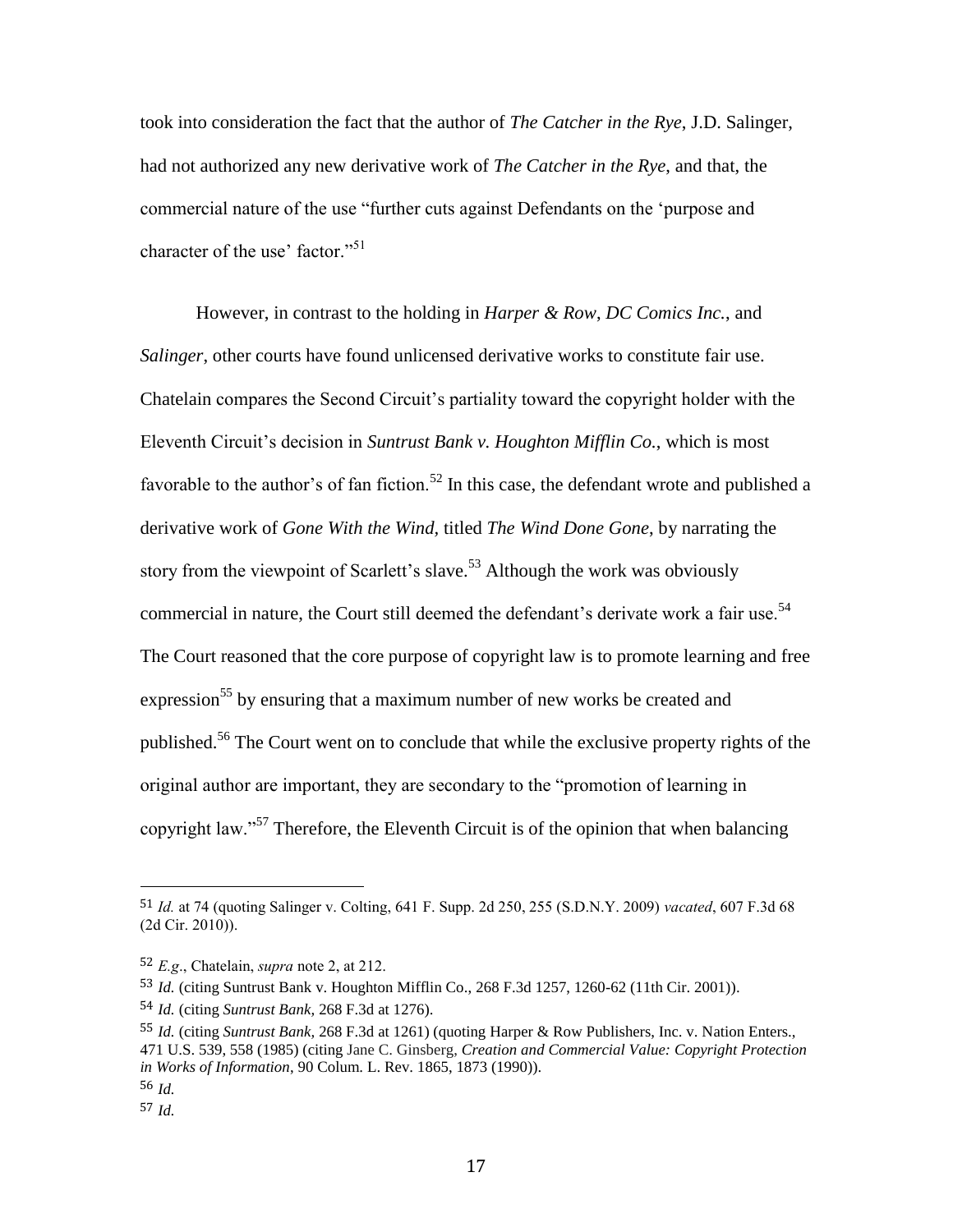the aims of copyright law, specifically, increasing the number of creative works in the public domain in order to promote learning against a copyright holder's exclusive right to prepare derivative works from the original copyrighted work,<sup>58</sup> the former consideration holds more weight in determining whether the use is a fair use.

In comparing the derivative works of *Gone With the Wind* in the *Suntrust* case with that of *The Catcher in the Rye* in the *Salinger* case, it appears the Courts' main inquiry was whether the works were substantially transformative, and not whether some sort of commercial benefit or injury accrued to the respective parties. Therefore, these cases show that courts have tended to find the creative nature of the use paramount when determining fair use. However, this paper contends that the vital inquiry should not necessarily be the transformative use, although that should remain an important factor in the legal analysis, but instead, the principal concern should be whether the new work materially benefits the author at the expense of the copyrighted work. Or posed differently, does this new use materially injure the original copyright holder. For example, if in the *Suntrust* case, *The Wind Done Gone* had the potential of decreasing *Gone With the Wind*'s profits, then the fact that it was substantially transformative should only be ancillary to the issue of whether a material injury ran to the original work.

#### **III. Proposed Solution**

<sup>58</sup> 17 U.S.C.A. § 106.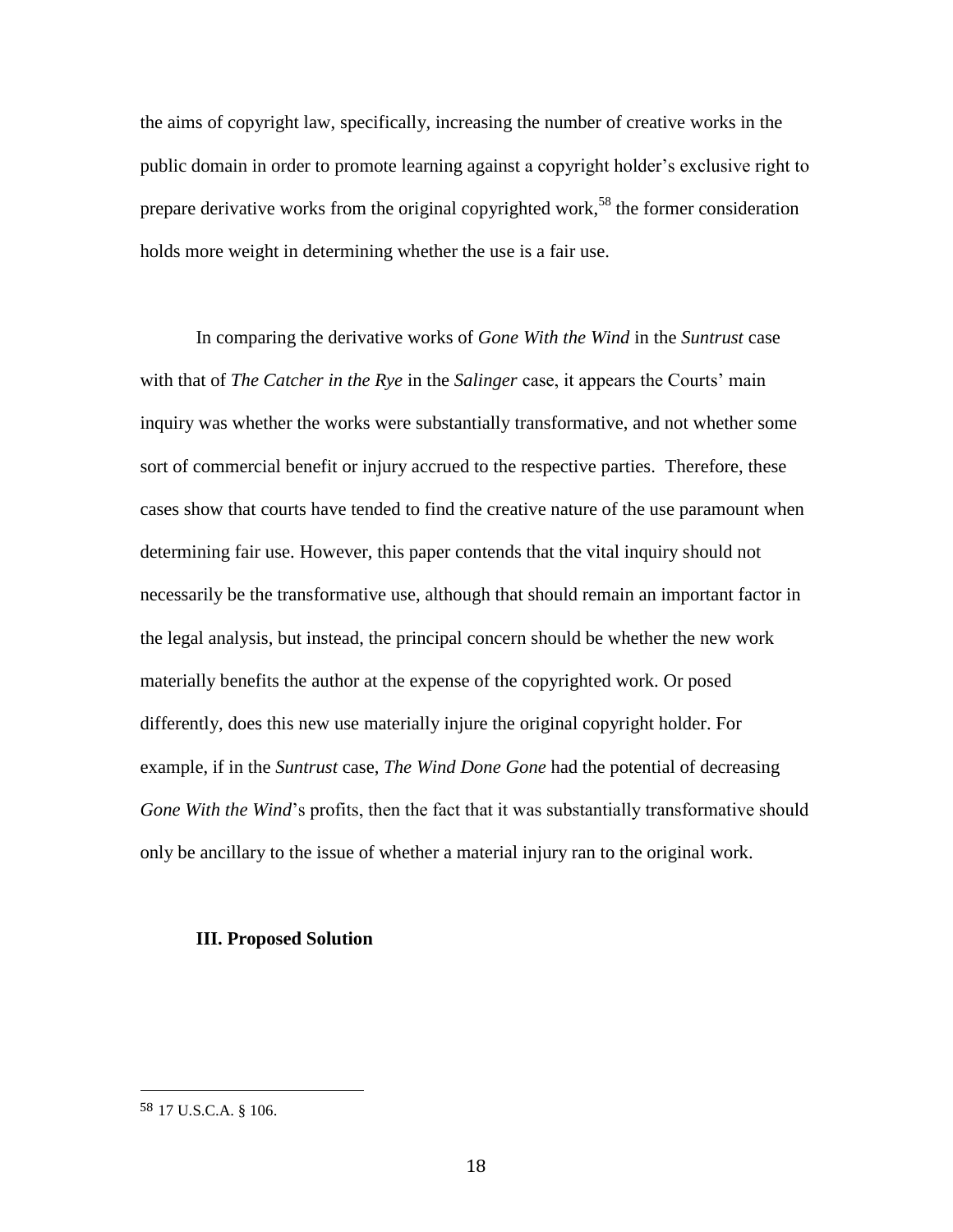Although the above Circuits reached different decisions when deciding whether a work of fan fiction constituted fair use, the facts tend to distinguish each case in regard to the first factor of fair use, specifically, the transformative nature of each work. Both the *Suntrust* and *Salinger* decisions placed heavy weight on the transformative nature of the works, and therefore, under that type of analysis, reached the proper decisions based on the factual circumstances of each. However, this proposed solution argues that the transformative nature of the work should be a secondary determination when compared to the fourth factor, the effect of the use on the copyrighted work's potential market. In balancing the copyright holder's property rights with the maximization of creative works in the public domain, courts should tend to find fan fiction which is commercial in nature that materially benefits, either commercially or economically, the alleged infringer, or materially injures the copyrighted work, should not be considered fair use. Conversely, fan fiction which offers no benefit to the creator other than the ability to share their works in the public domain, and likewise, presents no harm to the copyrighted work such as potentially decreasing licensing opportunities, should be deemed protected by fair use. When the author of the new work derives no material benefit from its creation, and the copyright holder suffers no injury, the copyright holder's property rights have not been infringed. However, it should be noted that an unlicensed non-transformative derivative work would likely be a *per se* detriment to the copyright holder by placing, what is essentially a near replica of the originator's work, in the public domain. When this type of derivate work becomes freely accessible to the public, it has effectively reduced the original work's potential to realize commercial and economic gain from the sale of the work, and thus would lead to a finding of unfair use.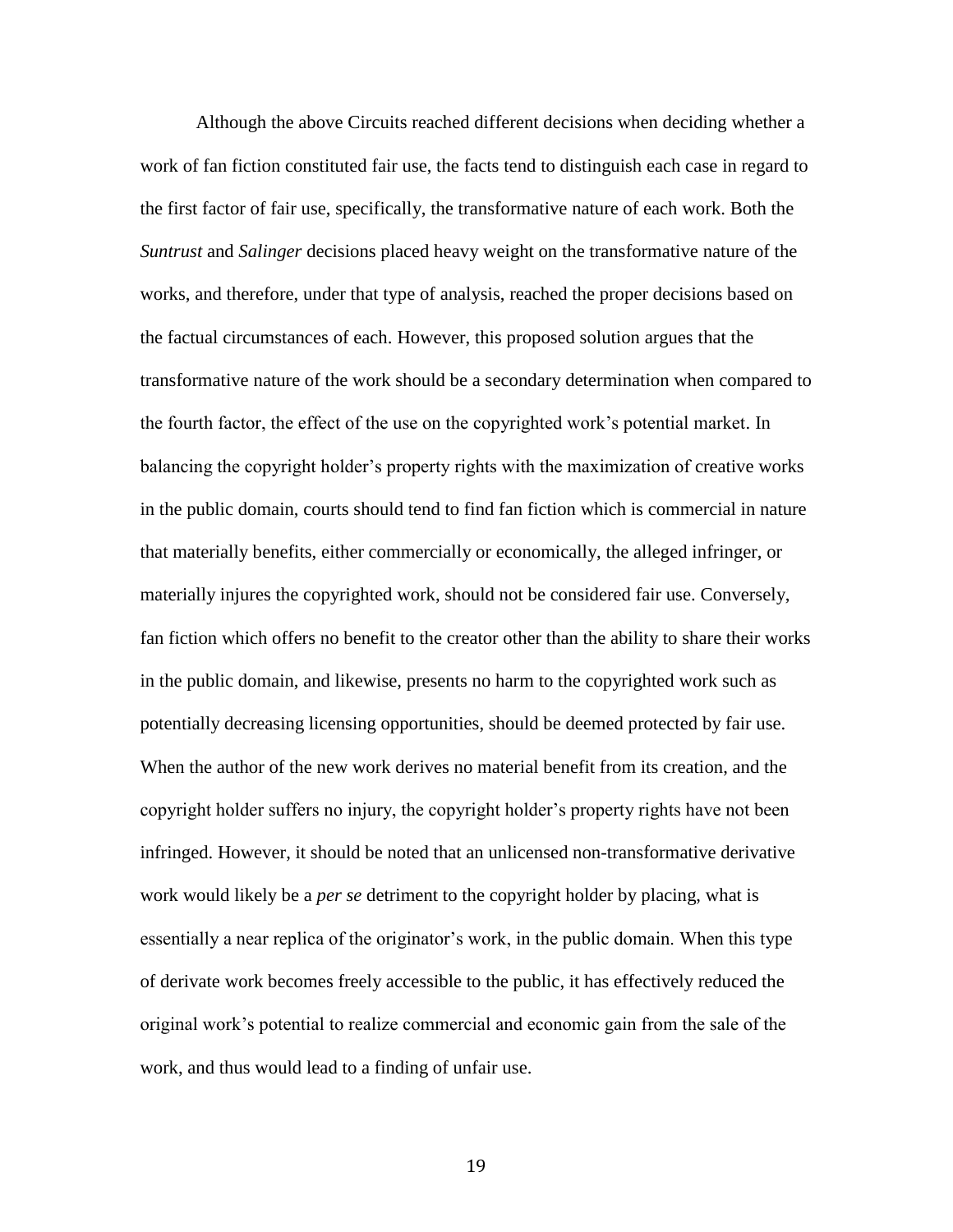Therefore, based on this proposal, the Court's decisions in *Harper & Row*, *DC Comics*, *Salinger*, and *Suntrust,* can be reexamined.

Although not necessarily related to fan fiction, the *Harper & Row,* and *DC Comics,* decisions most closely align with this proposed solution. There, the Courts found economic considerations most compelling in finding for the copyright holder. However, the Courts put more weight into the potential missed licensing opportunities to the copyright holder than the defendants' potential commercial and economic gains. In *Harper & Row*, the Supreme Court seemed to focus almost exclusively on the financial detriments which ran to the copyright holder in rendering its holding, but did not necessarily evaluate the benefits which could have accrued to the alleged infringer. However, courts should analyze these two economic elements concurrently when determining the fourth factor of fair use. Likewise, in *DC Comics*, the Court put more weight on the copyright holder's missed licensing opportunities than the defendant's potential commercial and economic gains by naming the comic book store "The Batcave." However, when asking what injuries may accrue to the copyright holder, the Court should simultaneously ask what benefits may pass to the user. In *DC Comics*, the fact that the defendant stood to commercially and economically benefit by naming their store after a famous character's lair, and deriving that benefit by directly associating their store with the copyright, should be a strong factor in a Court's finding of unfair use.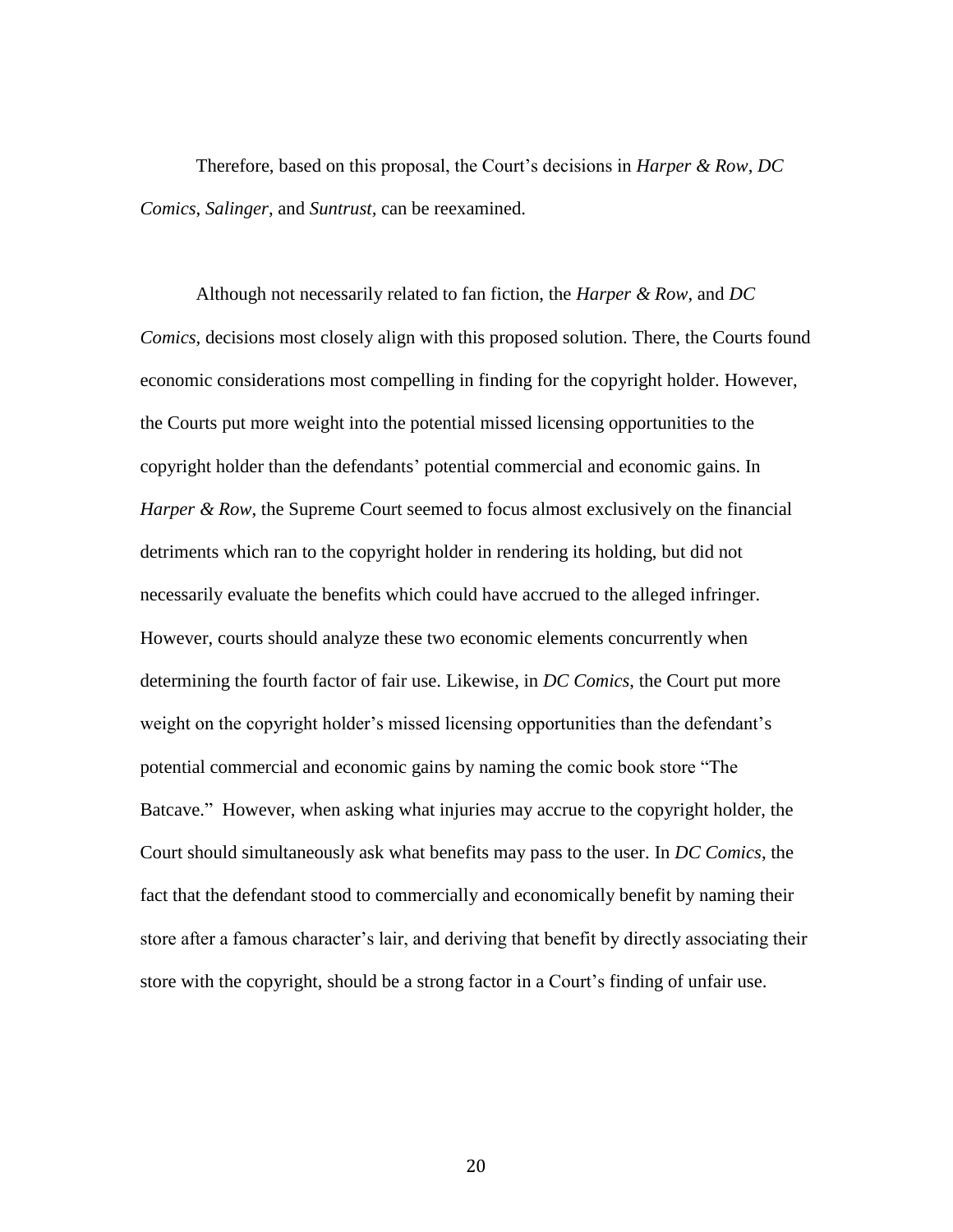Next, the *Salinger* decision, which involved fan fiction, can be analyzed under the proposal. Although the Court gave heavy weight to the fact that the work was not sufficiently transformative, as long as the defendant did not have the potential to recognize any commercial benefit at the expense of the copyright holder, the Court should have probably found the work a fair use. Under this proposed solution, the Court should have put more weight into whether the defendant had the potential to accrue a material benefit from the work, and less weight on the issue of how transformative the work was. Even if the new work only created one new minor character, as long as the entry of the work into the public domain does not commercially benefit the defendant, and does not injure the copyrighted holder, then the Court should have been more willing to find the copyright holder's rights were not violated and the derivative work a fair use. However, in this type of context, publishing a substantially non-transformative work which is freely accessible in the public domain would most likely adversely affect the copyright holder's interest in the work. Allowing the public to view the substantially similar work for free would undoubtedly reduce the original holder's potential to profit by reducing their ability to sell the original work.

Lastly, in the *Suntrust,* decision, the Court gave greater importance to the promotion of learning by maximizing the amount of works in the public domain than the copyright holder's rights. Although the derivative work was deemed substantially transformative, this proposal does not necessarily give the utmost weight to that factor, but instead, puts more influence on the potential commercial and economic benefits which could accrue to the author. If this Court were to find that the work was a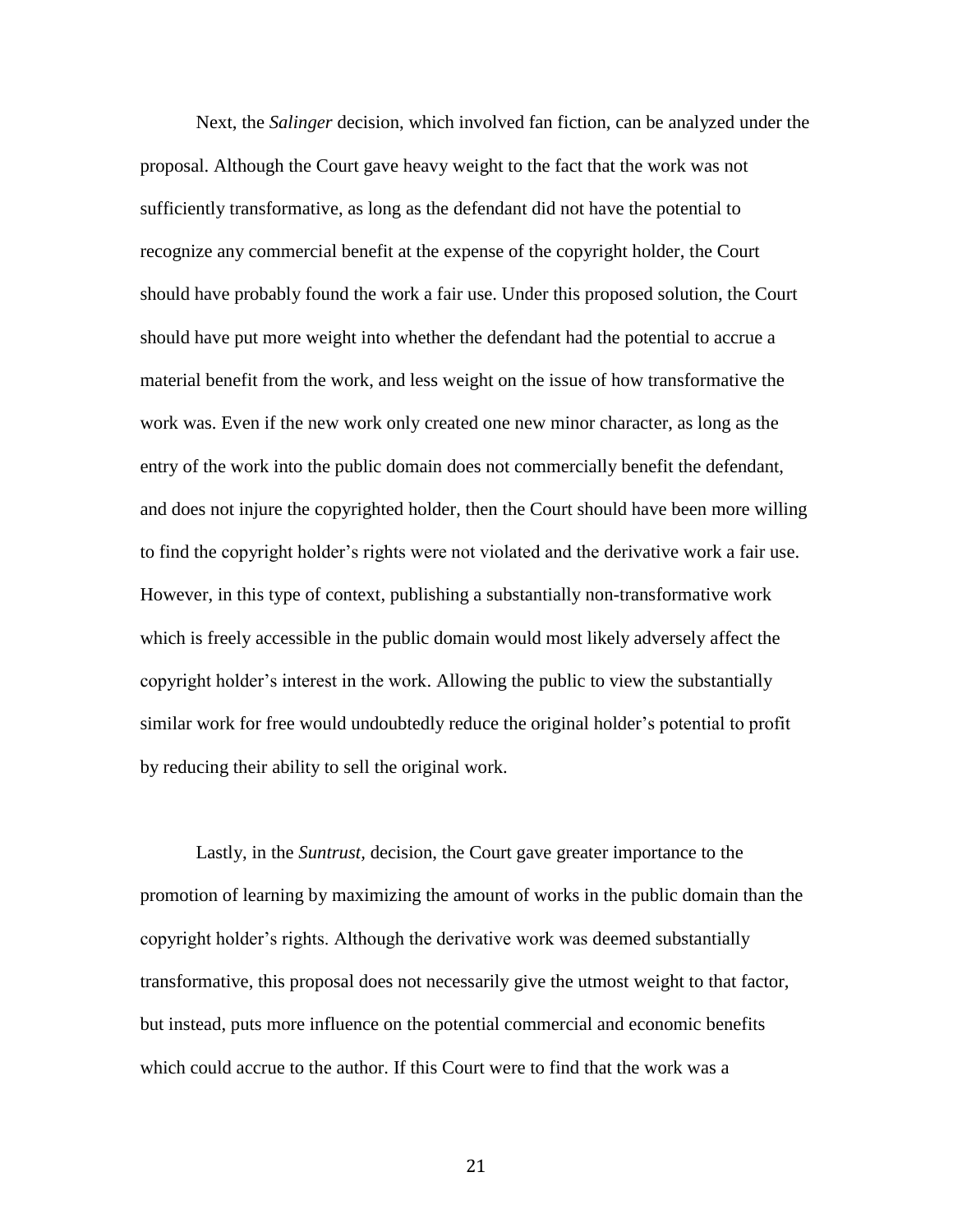commercial success, and either tended to economically benefit the new creator, or alternatively, injure the copyright holder by limiting their right to license the derivate work for economic or commercial gain, then this should probably be found an unfair use. However, if the work did not commercially benefit the new author, and did not economically injure the copyright holder, then the use should likely be deemed a fair use. Realistically, if the work becomes a commercial success, as *The Wind Done Gone* did, then this factor should strongly cut against a finding of fair use. Then, only after the Court heavily weighs this factor of the work's use should it then give weight to whether the work is substantially transformative. Under the facts of the *Suntrust* decision, although the work was substantially transformative, this proposed solution contends that, because the author derived commercial and economic gain at the expense of *Gone With the Wind*, the work should be deemed an unfair use due to that material benefit and material injury to the respective parties.

#### **IV. Conclusion**

This proposed solution attempts to elucidate the concept that even if a derivative work is not sufficiently transformative, the copyright holder's exclusive rights are not violated if there is no commercial or economic benefit to the new author, and similarly, no potential for commercial or economic injury to the copyright holder. Therefore, as applied to fan fiction, the derivate works should be deemed fair use as long as no material benefit runs to the new creator at the expense of the copyright holder.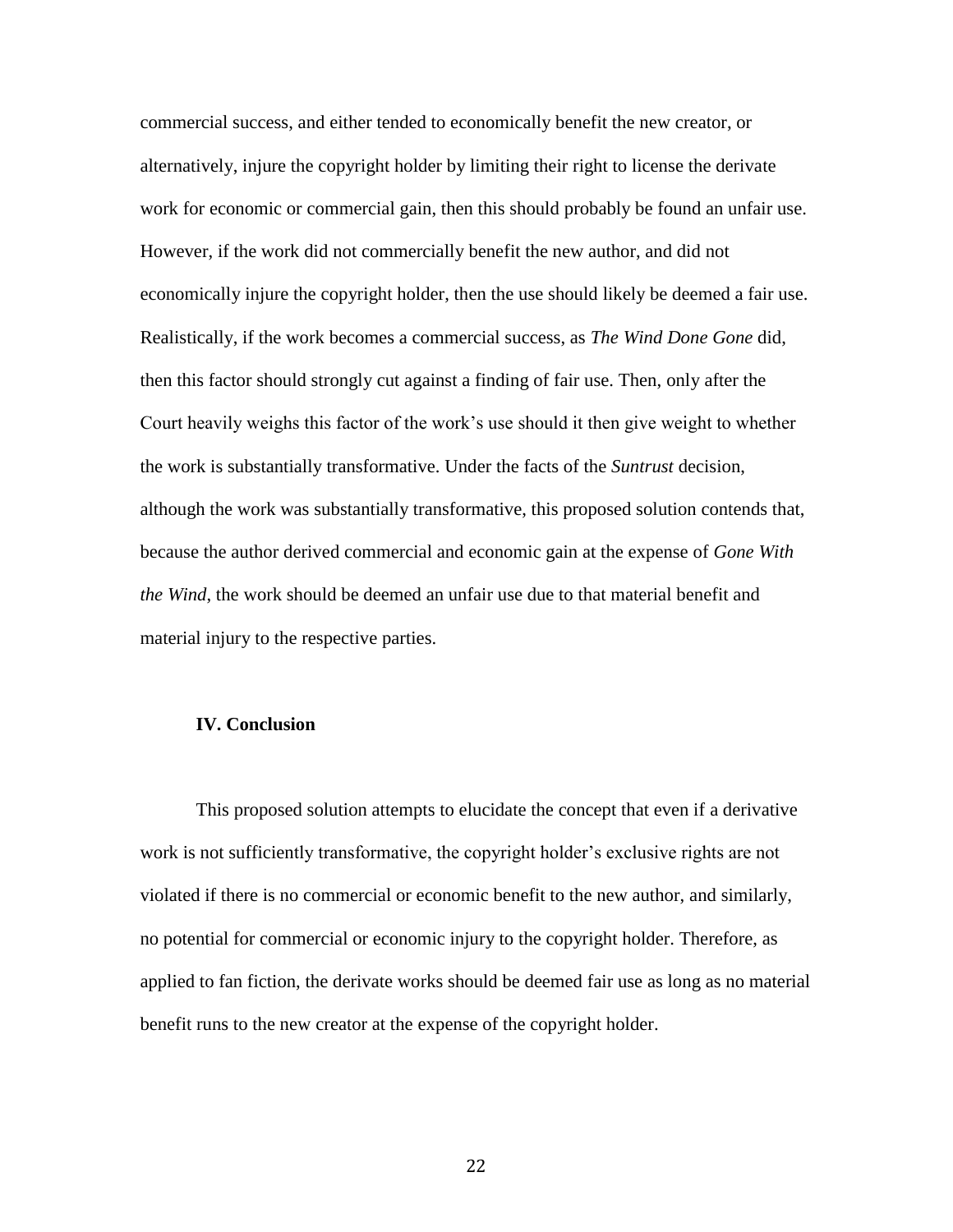However, the new inquiry becomes, at what threshold point does a material injury begin to run to the original copyright holder? This is difficult to answer and will likely be fact specific. On one end of the spectrum is a fan that posts a single fan fiction story as a hobby and has no apparent possibility to derive a material benefit. This type of fan fiction likely poses no chance of injury to the copyright holder. On the other end of the spectrum is an author who creates a substantially transformative work from an original, which ends up being a commercial success, and thus has the potential to derive an economic gain. Obviously, a copyright holder would assert that every piece of fan fiction has the potential to lead some member of the public to freely access the derivate work in lieu of buying the original work, and thus should be considered unfair use, and that this may further lead to problems quantifying the copyright holder's potential lost profits. Conversely, the creators of fan fiction would contend that their derivate works promote creativity and learning in the arts, and that it would be farfetched to consider their Internet posts to have the effect of materially injuring the copyright holder. However, this fact sensitive threshold question can only be resolved by future litigation, and will always be determined under a subjective analysis.

Along the same vein, the remaining perplexing issue revolves around the concept of whether numerous fan fiction postings, in themselves, tends to injure the original copyright by allowing the public unlimited access to these derivative works, and thus, possibly reducing the demand for the original copyrighted work. While this issue currently seems unquantifiable without significant research, if this undertaking continues